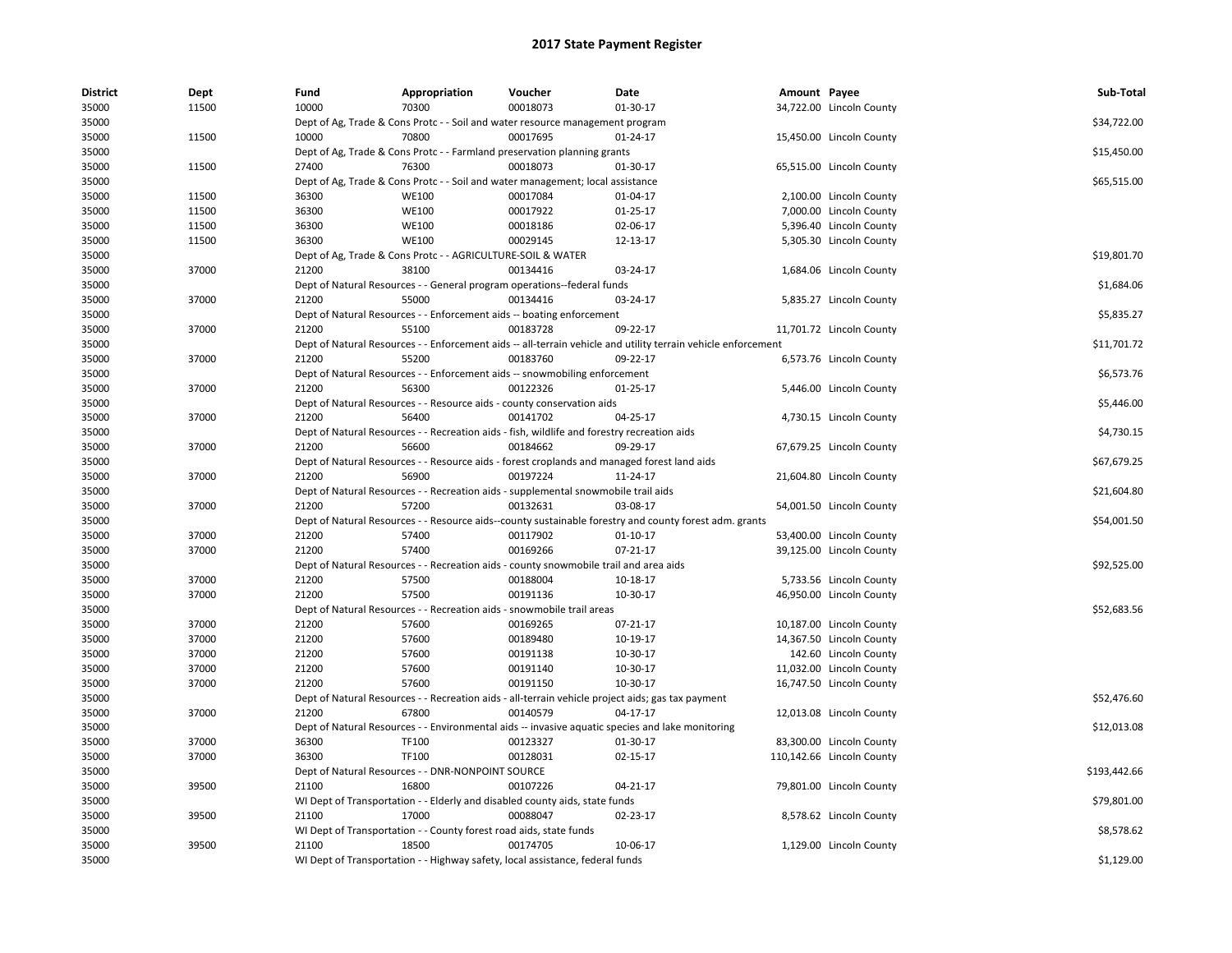| <b>District</b> | Dept  | Fund                                                                                | Appropriation                                                              | Voucher  | Date       | Amount Payee |                           | Sub-Total      |
|-----------------|-------|-------------------------------------------------------------------------------------|----------------------------------------------------------------------------|----------|------------|--------------|---------------------------|----------------|
| 35000           | 39500 | 21100                                                                               | 19000                                                                      | 00065431 | 01-03-17   |              | 260,825.53 Lincoln County |                |
| 35000           | 39500 | 21100                                                                               | 19000                                                                      | 00133980 | 07-03-17   |              | 521,651.06 Lincoln County |                |
| 35000           | 39500 | 21100                                                                               | 19000                                                                      | 00169246 | $10-02-17$ |              | 260,825.54 Lincoln County |                |
| 35000           |       |                                                                                     | WI Dept of Transportation - - Transportation aids to counties, state funds |          |            |              |                           | \$1,043,302.13 |
| 35000           | 39500 | 21100                                                                               | 27800                                                                      | 00200769 | 12-13-17   |              | 4,234.84 Lincoln County   |                |
| 35000           |       | WI Dept of Transportation - - Local roads improvement program, state funds          |                                                                            |          |            |              |                           | \$4,234.84     |
| 35000           | 39500 | 21100                                                                               | 36300                                                                      | 00070473 | 01-03-17   |              | 11.00 Lincoln County      |                |
| 35000           | 39500 | 21100                                                                               | 36300                                                                      | 00086054 | 02-15-17   |              | 50.00 Lincoln County      |                |
| 35000           | 39500 | 21100                                                                               | 36300                                                                      | 00091256 | 03-02-17   |              | 50.00 Lincoln County      |                |
| 35000           | 39500 | 21100                                                                               | 36300                                                                      | 00101971 | 04-01-17   |              | 1,348.64 Lincoln County   |                |
| 35000           | 39500 | 21100                                                                               | 36300                                                                      | 00079697 | $01-27-17$ |              | 4.00 Lincoln County       |                |
| 35000           | 39500 | 21100                                                                               | 36300                                                                      | 00106942 | 04-17-17   |              | 60.00 Lincoln County      |                |
| 35000           | 39500 | 21100                                                                               | 36300                                                                      | 00109361 | 04-25-17   |              | 56.00 Lincoln County      |                |
| 35000           | 39500 | 21100                                                                               | 36300                                                                      | 00110895 | 04-27-17   |              | 90.00 Lincoln County      |                |
| 35000           | 39500 | 21100                                                                               | 36300                                                                      | 00111922 | 05-01-17   |              | 1,335.91 Lincoln County   |                |
| 35000           | 39500 | 21100                                                                               | 36300                                                                      | 00113537 | 05-04-17   |              | 30.00 Lincoln County      |                |
| 35000           | 39500 | 21100                                                                               | 36300                                                                      | 00145810 | 07-25-17   |              | 3.00 Lincoln County       |                |
| 35000           | 39500 | 21100                                                                               | 36300                                                                      | 00162557 | 09-07-17   |              | 39.00 Lincoln County      |                |
| 35000           | 39500 | 21100                                                                               | 36300                                                                      | 00176630 | 10-09-17   |              | 27.00 Lincoln County      |                |
| 35000           |       |                                                                                     | WI Dept of Transportation - - State highway rehabilitation, state funds    |          |            |              |                           | \$3,104.55     |
| 35000           | 39500 | 21100                                                                               | 36500                                                                      | 00100329 | 03-27-17   |              | 665.00 Lincoln County     |                |
| 35000           | 39500 | 21100                                                                               | 36500                                                                      | 00101971 | 04-01-17   |              | 665.00 Lincoln County     |                |
| 35000           | 39500 | 21100                                                                               | 36500                                                                      | 00154917 | 08-15-17   |              | 513.00 Lincoln County     |                |
| 35000           | 39500 | 21100                                                                               | 36500                                                                      | 00194509 | 11-21-17   |              | 513.00 Lincoln County     |                |
| 35000           | 39500 | 21100                                                                               | 36500                                                                      | 00072447 | $01-10-17$ |              | 1,182.05 Lincoln County   |                |
| 35000           | 39500 | 21100                                                                               | 36500                                                                      | 00088411 | 02-21-17   |              | 1,265.28 Lincoln County   |                |
| 35000           | 39500 | 21100                                                                               | 36500                                                                      | 00110479 | 04-27-17   |              | 840.00 Lincoln County     |                |
| 35000           | 39500 | 21100                                                                               | 36500                                                                      | 00111922 | 05-01-17   |              | 513.00 Lincoln County     |                |
| 35000           | 39500 | 21100                                                                               | 36500                                                                      | 00131776 | 06-22-17   |              | 513.00 Lincoln County     |                |
| 35000           | 39500 | 21100                                                                               | 36500                                                                      | 00133284 | 06-26-17   |              | 513.00 Lincoln County     |                |
| 35000           | 39500 | 21100                                                                               | 36500                                                                      | 00168847 | 09-26-17   |              | 1,026.00 Lincoln County   |                |
| 35000           | 39500 | 21100                                                                               | 36500                                                                      | 00183122 | 10-24-17   |              | 513.00 Lincoln County     |                |
| 35000           |       | WI Dept of Transportation - - Highway system management and operations, state funds |                                                                            |          |            |              |                           | \$8,721.33     |
| 35000           | 39500 | 21100                                                                               | 36800                                                                      | 00094256 | 03-14-17   |              | 16,709.57 Lincoln County  |                |
| 35000           | 39500 | 21100                                                                               | 36800                                                                      | 00100329 | 03-27-17   |              | 135,164.75 Lincoln County |                |
| 35000           | 39500 | 21100                                                                               | 36800                                                                      | 00101971 | 04-01-17   |              | 205,781.76 Lincoln County |                |
| 35000           | 39500 | 21100                                                                               | 36800                                                                      | 00154917 | 08-15-17   |              | 72,635.61 Lincoln County  |                |
| 35000           | 39500 | 21100                                                                               | 36800                                                                      | 00157226 | 08-22-17   |              | 69,333.29 Lincoln County  |                |
| 35000           | 39500 | 21100                                                                               | 36800                                                                      | 00194509 | 11-21-17   |              | 101,763.23 Lincoln County |                |
| 35000           | 39500 | 21100                                                                               | 36800                                                                      | 00072447 | $01-10-17$ |              | 99,759.00 Lincoln County  |                |
| 35000           | 39500 | 21100                                                                               | 36800                                                                      | 00088411 | 02-21-17   |              | 345,565.96 Lincoln County |                |
| 35000           | 39500 | 21100                                                                               | 36800                                                                      | 00110479 | 04-27-17   |              | 177.14 Lincoln County     |                |
| 35000           | 39500 | 21100                                                                               | 36800                                                                      | 00111922 | 05-01-17   |              | 273,409.61 Lincoln County |                |
| 35000           | 39500 | 21100                                                                               | 36800                                                                      | 00131776 | 06-22-17   |              | 174,091.24 Lincoln County |                |
| 35000           | 39500 | 21100                                                                               | 36800                                                                      | 00133284 | 06-26-17   |              | 99,790.47 Lincoln County  |                |
| 35000           | 39500 | 21100                                                                               | 36800                                                                      | 00156190 | 08-17-17   |              | 64,915.44 Lincoln County  |                |
| 35000           | 39500 | 21100                                                                               | 36800                                                                      | 00161785 | 09-06-17   |              | 961.60 Lincoln County     |                |
| 35000           | 39500 | 21100                                                                               | 36800                                                                      | 00168847 | 09-26-17   |              | 93,869.35 Lincoln County  |                |
| 35000           | 39500 | 21100                                                                               | 36800                                                                      | 00183122 | 10-24-17   |              | 96,677.11 Lincoln County  |                |
| 35000           | 39500 | 21100                                                                               | 36800                                                                      | 00189525 | 11-08-17   |              | 58,135.55 Lincoln County  |                |
| 35000           | 39500 | 21100                                                                               | 36800                                                                      | 00192318 | 11-14-17   |              | 756.97 Lincoln County     |                |
| 35000           |       |                                                                                     | WI Dept of Transportation - - Routine maintenance activities, state funds  |          |            |              |                           | \$1,909,497.65 |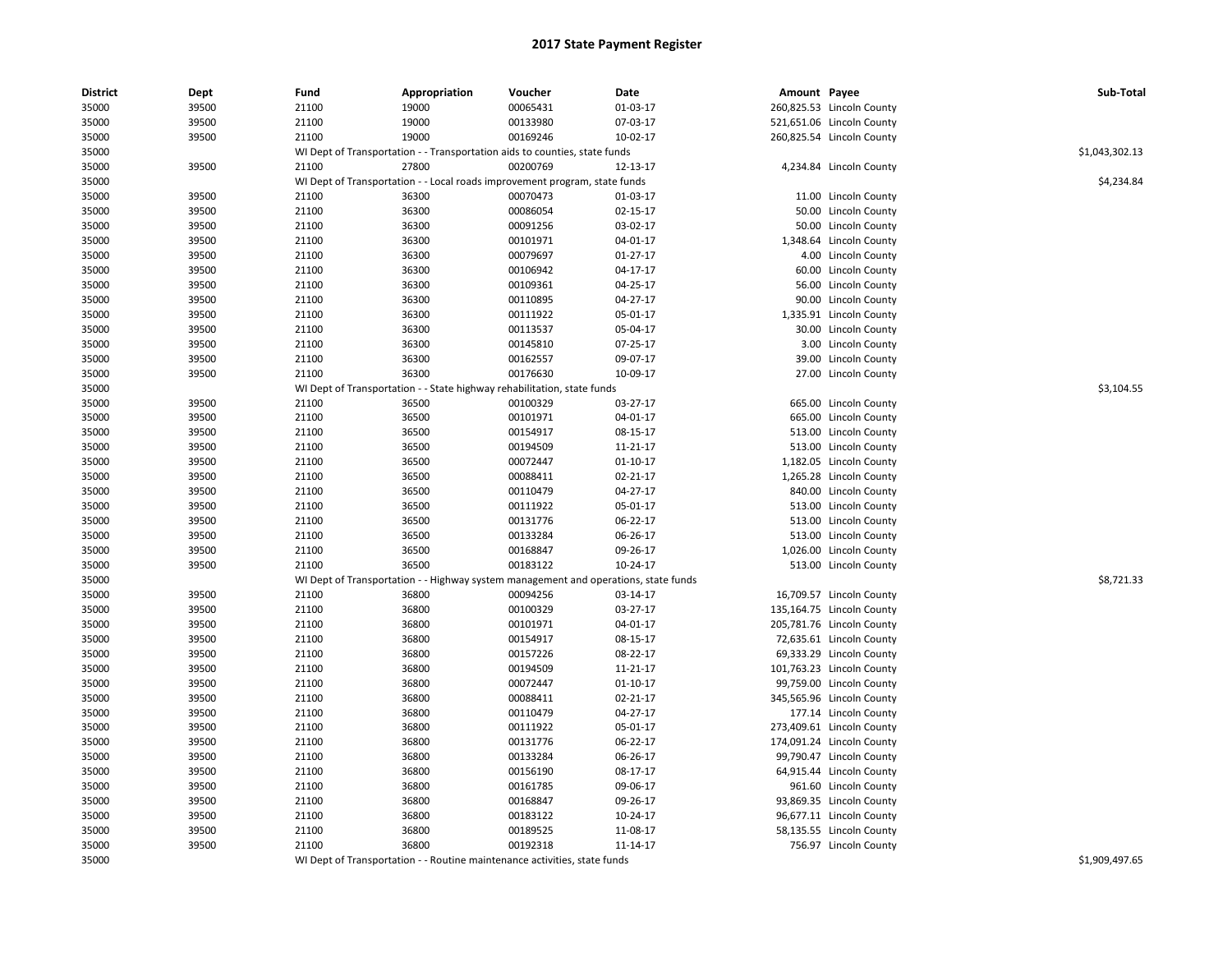| <b>District</b> | Dept  | Fund  | Appropriation                                                      | Voucher                                                                                   | Date                                                                                                       | Amount Payee |                          | Sub-Total   |
|-----------------|-------|-------|--------------------------------------------------------------------|-------------------------------------------------------------------------------------------|------------------------------------------------------------------------------------------------------------|--------------|--------------------------|-------------|
| 35000           | 39500 | 21100 | 38000                                                              | 00194509                                                                                  | 11-21-17                                                                                                   |              | 12,428.60 Lincoln County |             |
| 35000           |       |       |                                                                    | WI Dept of Transportation - - Routine maintenance activities, federal funds               |                                                                                                            |              |                          | \$12,428.60 |
| 35000           | 41000 | 10000 | 11600                                                              | 00168043                                                                                  | 11-07-17                                                                                                   |              | 19,481.72 Lincoln County |             |
| 35000           |       |       |                                                                    |                                                                                           | Department of Corrections - - Reimbursing counties for probation, extended supervision and parole holds    |              |                          | \$19,481.72 |
| 35000           | 41000 | 10000 | 30800                                                              | 00109853                                                                                  | 02-14-17                                                                                                   |              | 10,598.97 Lincoln County |             |
| 35000           | 41000 | 10000 | 30800                                                              | 00157240                                                                                  | 09-20-17                                                                                                   |              | 18,840.85 Lincoln County |             |
| 35000           |       |       |                                                                    |                                                                                           | Department of Corrections - - Reimbursement claims of counties containing juvenile correctional facilities |              |                          | \$29,439.82 |
| 35000           | 43500 | 10000 | 11900                                                              | 00152329                                                                                  | 09-01-17                                                                                                   |              | 3,850.95 Lincoln County  |             |
| 35000           |       |       | Department of Health Services - - Emergency medical services; aids |                                                                                           |                                                                                                            |              |                          | \$3,850.95  |
| 35000           | 43500 | 10000 | 00000                                                              | 90708                                                                                     | 01-02-17                                                                                                   |              | 1,345.00 Lincoln County  |             |
| 35000           | 43500 | 10000 | 00000                                                              | 90710                                                                                     | 02-01-17                                                                                                   |              | 8,968.00 Lincoln County  |             |
| 35000           | 43500 | 10000 | 00000                                                              | 90711                                                                                     | 03-01-17                                                                                                   |              | 4,768.00 Lincoln County  |             |
| 35000           | 43500 | 10000 | 00000                                                              | 90715                                                                                     | 05-01-17                                                                                                   |              | 5,685.00 Lincoln County  |             |
| 35000           | 43500 | 10000 | 00000                                                              | 90716                                                                                     | 06-01-17                                                                                                   |              | 4,568.00 Lincoln County  |             |
| 35000           | 43500 | 10000 | 00000                                                              | 90800                                                                                     | 07-01-17                                                                                                   |              | 3,206.00 Lincoln County  |             |
| 35000           | 43500 | 10000 | 00000                                                              | 90801                                                                                     | 08-01-17                                                                                                   |              | 15,725.00 Lincoln County |             |
| 35000           | 43500 | 10000 | 00000                                                              | 90802                                                                                     | 09-01-17                                                                                                   |              | 11,364.00 Lincoln County |             |
| 35000           | 43500 | 10000 | 00000                                                              | 90805                                                                                     | 10-02-17                                                                                                   |              | 9,569.00 Lincoln County  |             |
| 35000           | 43500 | 10000 | 00000                                                              | 90806                                                                                     | 11-01-17                                                                                                   |              | 5,921.00 Lincoln County  |             |
| 35000           | 43500 | 10000 | 00000                                                              | 90713                                                                                     | 04-01-17                                                                                                   |              | 6,839.00 Lincoln County  |             |
| 35000           |       |       | Department of Health Services - - State/Federal Aids               |                                                                                           |                                                                                                            |              |                          | \$77,958.00 |
| 35000           | 43500 | 00005 | 16300                                                              | 01LGS                                                                                     | 11-17-17                                                                                                   |              | 55,924.53 Lincoln County |             |
| 35000           |       |       | Department of Health Services - - Guardianship grant program       |                                                                                           |                                                                                                            |              |                          | \$55,924.53 |
| 35000           | 45500 | 10000 | 22100                                                              | 00035918                                                                                  | 10-13-17                                                                                                   |              | 1,220.00 Lincoln County  |             |
| 35000           |       |       |                                                                    | Department of Justice - - Crime laboratories; deoxyribonucleic acid analysis              |                                                                                                            |              |                          | \$1,220.00  |
| 35000           | 45500 | 10000 | 23100                                                              | 00039123                                                                                  | 12-20-17                                                                                                   |              | 6,560.00 Lincoln County  |             |
| 35000           |       |       |                                                                    | Department of Justice - - Law enforcement training fund, local assistance                 |                                                                                                            |              |                          | \$6,560.00  |
| 35000           | 45500 | 10000 | 53200                                                              | 00024968                                                                                  | 03-03-17                                                                                                   |              | 19,075.24 Lincoln County |             |
| 35000           | 45500 | 10000 | 53200                                                              | 00031713                                                                                  | 07-20-17                                                                                                   |              | 16,790.76 Lincoln County |             |
| 35000           |       |       |                                                                    | Department of Justice - - Crime victim and witness assistance surcharge, general services |                                                                                                            |              |                          | \$35,866.00 |
| 35000           | 46500 | 10000 | 30800                                                              | 00021627                                                                                  | 02-06-17                                                                                                   |              | 533.90 Lincoln County    |             |
| 35000           | 46500 | 10000 | 30800                                                              | 00035772                                                                                  | 12-19-17                                                                                                   |              | 8,193.78 Lincoln County  |             |
| 35000           |       |       | Department of Military Affairs - - Emergency response equipment    |                                                                                           |                                                                                                            |              |                          | \$8,727.68  |
| 35000           | 46500 | 10000 | 34200                                                              | 00020115                                                                                  | 01-11-17                                                                                                   |              | 7,500.00 Lincoln County  |             |
| 35000           | 46500 | 10000 | 34200                                                              | 00030261                                                                                  | 08-08-17                                                                                                   |              | 7,500.00 Lincoln County  |             |
| 35000           | 46500 | 10000 | 34200                                                              | 00030730                                                                                  | 08-23-17                                                                                                   |              | 18,159.50 Lincoln County |             |
| 35000           |       |       | Department of Military Affairs - - Federal aid, local assistance   |                                                                                           |                                                                                                            |              |                          | \$33,159.50 |
| 35000           | 46500 | 27200 | 36400                                                              | 00027688                                                                                  | 06-14-17                                                                                                   |              | 3,822.02 Lincoln County  |             |
| 35000           |       |       |                                                                    |                                                                                           | Department of Military Affairs - - Division of emergency management; petroleum inspection fund             |              |                          | \$3,822.02  |
| 35000           | 48500 | 15200 | 12700                                                              | 00024202                                                                                  | 01-24-17                                                                                                   |              | 375.36 Lincoln County    |             |
| 35000           | 48500 | 15200 | 12700                                                              | 00031959                                                                                  | 06-29-17                                                                                                   |              | 272.67 Lincoln County    |             |
| 35000           |       |       | Department of Veterans Affairs - - Grants to counties              |                                                                                           |                                                                                                            |              |                          | \$648.03    |
| 35000           | 48500 | 58200 | 26700                                                              | 00024202                                                                                  | 01-24-17                                                                                                   |              | 1,689.15 Lincoln County  |             |
| 35000           | 48500 | 58200 | 26700                                                              | 00031959                                                                                  | 06-29-17                                                                                                   |              | 1,227.00 Lincoln County  |             |
| 35000           |       |       | Department of Veterans Affairs - - County grants                   |                                                                                           |                                                                                                            |              |                          | \$2,916.15  |
| 35000           | 48500 | 58300 | 37000                                                              | 00024202                                                                                  | 01-24-17                                                                                                   |              | 1,689.16 Lincoln County  |             |
| 35000           | 48500 | 58300 | 37000                                                              | 00031959                                                                                  | 06-29-17                                                                                                   |              | 1,227.00 Lincoln County  |             |
| 35000           |       |       | Department of Veterans Affairs - - County grants                   |                                                                                           |                                                                                                            |              |                          | \$2,916.16  |
| 35000           | 50500 | 10000 | 15500                                                              | 00040163                                                                                  | $01 - 17 - 17$                                                                                             |              | 5,697.55 Lincoln County  |             |
| 35000           | 50500 | 10000 | 15500                                                              | 00041362                                                                                  | 01-30-17                                                                                                   |              | 5,901.28 Lincoln County  |             |
| 35000           | 50500 | 10000 | 15500                                                              | 00043744                                                                                  | 02-28-17                                                                                                   |              | 3,156.66 Lincoln County  |             |
| 35000           | 50500 | 10000 | 15500                                                              | 00046126                                                                                  | 03-28-17                                                                                                   |              | 4,143.62 Lincoln County  |             |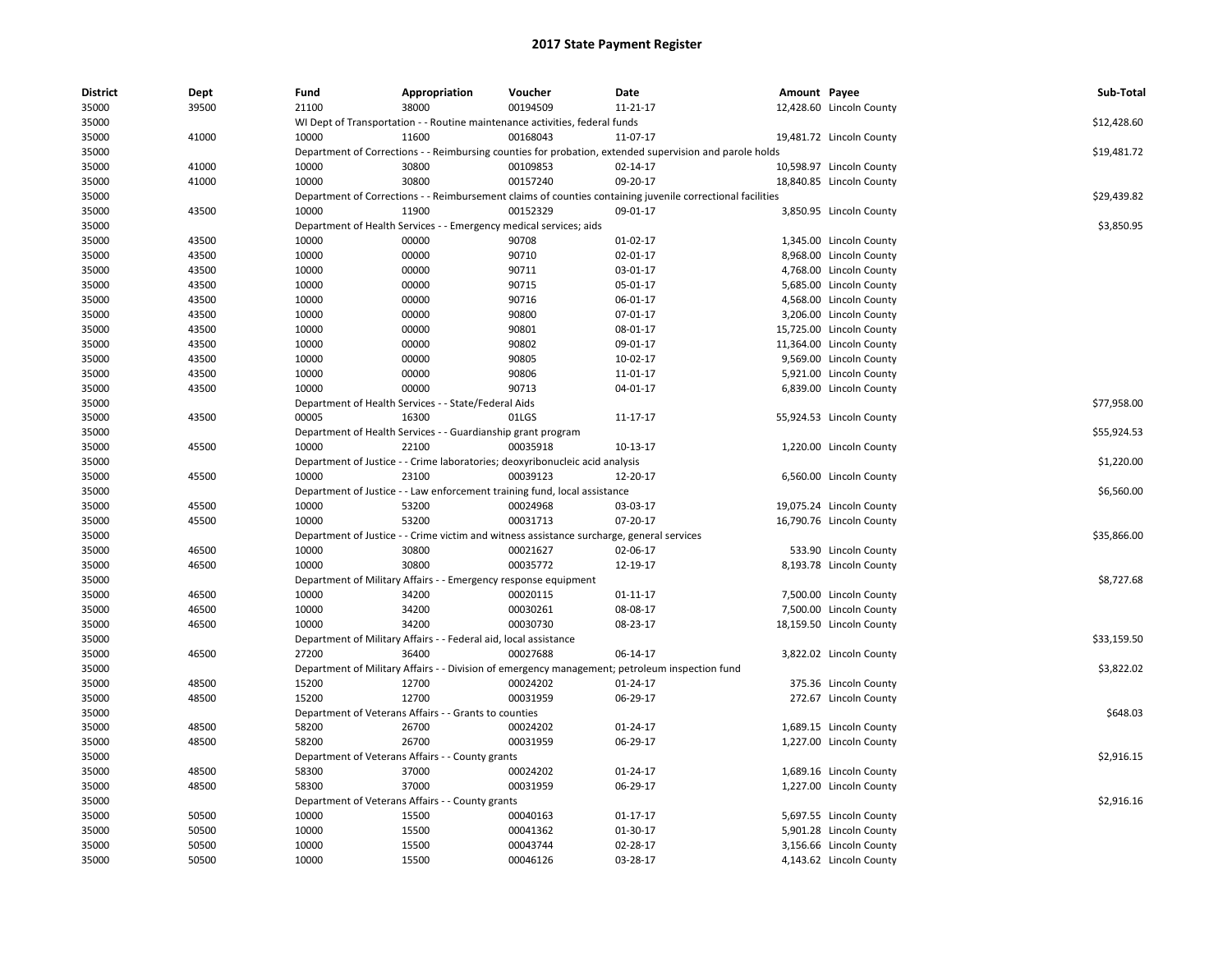| <b>District</b> | Dept  | Fund                                                           | Appropriation                                                         | Voucher                                                                          | Date           | Amount Payee |                             | Sub-Total      |
|-----------------|-------|----------------------------------------------------------------|-----------------------------------------------------------------------|----------------------------------------------------------------------------------|----------------|--------------|-----------------------------|----------------|
| 35000           | 50500 | 10000                                                          | 15500                                                                 | 00048878                                                                         | 04-28-17       |              | 4,122.28 Lincoln County     |                |
| 35000           | 50500 | 10000                                                          | 15500                                                                 | 00051814                                                                         | 05-30-17       |              | 4,168.82 Lincoln County     |                |
| 35000           | 50500 | 10000                                                          | 15500                                                                 | 00054238                                                                         | 06-28-17       |              | 3,955.54 Lincoln County     |                |
| 35000           | 50500 | 10000                                                          | 15500                                                                 | 00056689                                                                         | 07-28-17       |              | 3,243.67 Lincoln County     |                |
| 35000           | 50500 | 10000                                                          | 15500                                                                 | 00058903                                                                         | 08-28-17       |              | 2,331.22 Lincoln County     |                |
| 35000           | 50500 | 10000                                                          | 15500                                                                 | 00061466                                                                         | 09-28-17       |              | 2,550.12 Lincoln County     |                |
| 35000           | 50500 | 10000                                                          | 15500                                                                 | 00065214                                                                         | 11-14-17       |              | 904.28 Lincoln County       |                |
| 35000           | 50500 | 10000                                                          | 15500                                                                 | 00066449                                                                         | 11-28-17       |              | 4,776.41 Lincoln County     |                |
| 35000           |       | Department of Administration - - Federal aid; local assistance |                                                                       | \$44,951.45                                                                      |                |              |                             |                |
| 35000           | 50500 | 23500                                                          | 37100                                                                 | 00040163                                                                         | $01 - 17 - 17$ |              | 6,007.94 Lincoln County     |                |
| 35000           | 50500 | 23500                                                          | 37100                                                                 | 00041362                                                                         | 01-30-17       |              | 5,622.32 Lincoln County     |                |
| 35000           | 50500 | 23500                                                          | 37100                                                                 | 00043744                                                                         | 02-28-17       |              | 2,340.32 Lincoln County     |                |
| 35000           | 50500 | 23500                                                          | 37100                                                                 | 00046126                                                                         | 03-28-17       |              | 2,546.13 Lincoln County     |                |
| 35000           | 50500 | 23500                                                          | 37100                                                                 | 00048878                                                                         | 04-28-17       |              | 2,501.63 Lincoln County     |                |
| 35000           | 50500 | 23500                                                          | 37100                                                                 | 00051814                                                                         | 05-30-17       |              | 1,766.36 Lincoln County     |                |
| 35000           | 50500 | 23500                                                          | 37100                                                                 | 00054238                                                                         | 06-28-17       |              | 1,362.96 Lincoln County     |                |
| 35000           | 50500 | 23500                                                          | 37100                                                                 | 00056689                                                                         | 07-28-17       |              | 744.06 Lincoln County       |                |
| 35000           | 50500 | 23500                                                          | 37100                                                                 | 00058903                                                                         | 08-28-17       |              | 752.99 Lincoln County       |                |
| 35000           | 50500 | 23500                                                          | 37100                                                                 | 00061466                                                                         | 09-28-17       |              | 1,815.47 Lincoln County     |                |
| 35000           | 50500 | 23500                                                          | 37100                                                                 | 00065214                                                                         | 11-14-17       |              | 4,993.72 Lincoln County     |                |
| 35000           | 50500 | 23500                                                          | 37100                                                                 | 00066449                                                                         | 11-28-17       |              | 8,508.96 Lincoln County     |                |
| 35000           |       | Department of Administration - - Low-income assistance grants  |                                                                       | \$38,962.86                                                                      |                |              |                             |                |
| 35000           | 50500 | 26900                                                          | 16600                                                                 | 00041097                                                                         | 02-07-17       |              | 1,000.00 Lincoln County     |                |
| 35000           | 50500 | 26900                                                          | 16600                                                                 | 00044285                                                                         | 03-14-17       |              | 56,168.00 Lincoln County    |                |
| 35000           | 50500 | 26900                                                          | 16600                                                                 | 00046032                                                                         | 04-10-17       |              | 25,000.00 Lincoln County    |                |
| 35000           | 50500 | 26900                                                          | 16600                                                                 | 00067280                                                                         | 12-14-17       |              | 25,000.00 Lincoln County    |                |
| 35000           |       | Department of Administration - - Land                          |                                                                       |                                                                                  |                |              |                             | \$107,168.00   |
| 35000           | 51000 | 10000                                                          | 12000                                                                 | 00000273                                                                         | 01-13-17       |              | 10,367.36 Lincoln County    |                |
| 35000           |       | Elections Commission - - Recount fees                          |                                                                       |                                                                                  |                |              |                             | \$10,367.36    |
| 35000           | 83500 | 10000                                                          | 10500                                                                 | 00021105                                                                         | 07-24-17       |              | 143,889.44 Lincoln County   |                |
| 35000           | 83500 | 10000                                                          | 10500                                                                 | 00024126                                                                         | 11-20-17       |              | 759,448.93 Lincoln County   |                |
| 35000           |       |                                                                | Shared Revenue and Tax Relief - - County and municipal aid account    |                                                                                  |                |              |                             | \$903,338.37   |
| 35000           | 83500 | 10000                                                          | 10900                                                                 | 00017349                                                                         | 07-24-17       |              | 25,226.00 Lincoln County    |                |
| 35000           |       |                                                                | Shared Revenue and Tax Relief - - State aid; tax exempt property      |                                                                                  |                |              |                             | \$25,226.00    |
| 35000           | 83500 | 10000                                                          | 11000                                                                 | 00021105                                                                         | 07-24-17       |              | 16,804.21 Lincoln County    |                |
| 35000           | 83500 | 10000                                                          | 11000                                                                 | 00024126                                                                         | 11-20-17       |              | 97,914.50 Lincoln County    |                |
| 35000           |       |                                                                | Shared Revenue and Tax Relief - - Public utility distribution account |                                                                                  |                |              |                             | \$114,718.71   |
| 35000           | 83500 | 10000                                                          | 30200                                                                 | 00020112                                                                         | 07-24-17       |              | 711,983.62 Lincoln County   |                |
| 35000           | 83500 | 10000                                                          | 30200                                                                 | 00022157                                                                         | 07-24-17       |              | 3,005,048.59 Lincoln County |                |
| 35000           |       |                                                                |                                                                       | Shared Revenue and Tax Relief - - School levy tax credit and first dollar credit |                |              |                             | \$3,717,032.21 |
| 35000           | 83500 | 52100                                                          | 36300                                                                 | 00016162                                                                         | 03-27-17       |              | 699,946.32 Lincoln County   |                |
| 35000           |       |                                                                | Shared Revenue and Tax Relief - - Lottery and gaming credit           |                                                                                  |                |              |                             | \$699,946.32   |
| 35000 Total     |       |                                                                |                                                                       |                                                                                  |                |              |                             | \$9,732,885.67 |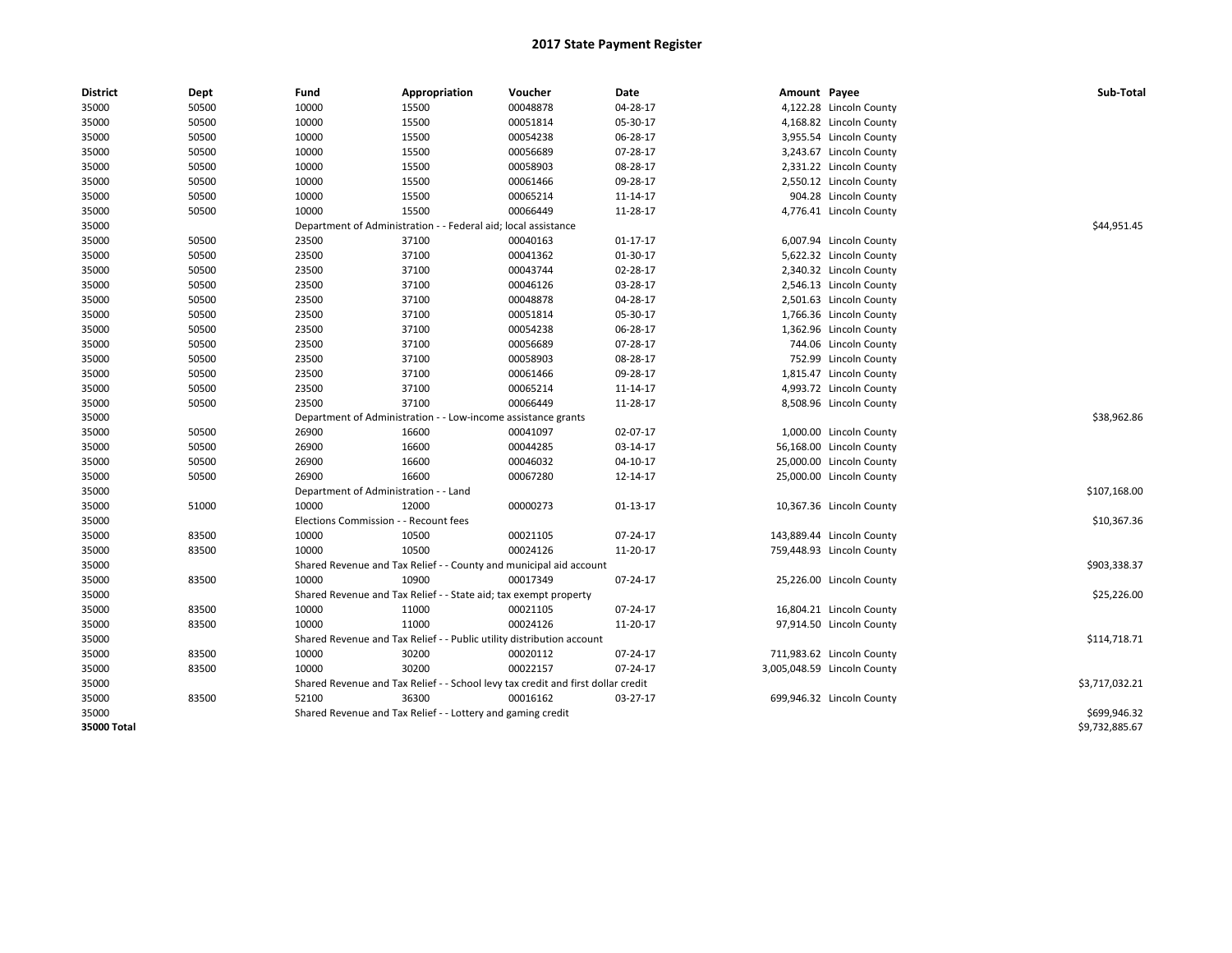| <b>District</b> | Dept  | Fund                                                                               | Appropriation                                                                                                | Voucher    | Date           | Amount Payee |                         | Sub-Total    |
|-----------------|-------|------------------------------------------------------------------------------------|--------------------------------------------------------------------------------------------------------------|------------|----------------|--------------|-------------------------|--------------|
| 35002           | 16500 | 10000                                                                              | 22500                                                                                                        | 00011302   | 06-26-17       |              | 1,222.30 Town Of Birch  |              |
| 35002           |       |                                                                                    | Dept of Safety & Prof Services - - Fire dues distribution                                                    |            |                |              |                         | \$1,222.30   |
| 35002           | 37000 | 10000                                                                              | 50300                                                                                                        | 00126109   | 02-06-17       |              | 4,062.62 Town Of Birch  |              |
| 35002           | 37000 | 10000                                                                              | 50300                                                                                                        | 00126110   | 02-06-17       |              | 824.25 Town Of Birch    |              |
| 35002           | 37000 | 10000                                                                              | 50300                                                                                                        | 00143395   | $04 - 21 - 17$ |              | 100.00 Town Of Birch    |              |
| 35002           |       |                                                                                    | Dept of Natural Resources - - Aids in lieu of taxes - general fund                                           |            |                |              |                         | \$4,986.87   |
| 35002           | 37000 | 21200                                                                              | 16600                                                                                                        | 00157581   | 06-19-17       |              | 1,579.09 Town Of Birch  |              |
| 35002           |       |                                                                                    | Dept of Natural Resources - - General program operations - state funds; forestry                             |            |                |              |                         | \$1,579.09   |
| 35002           | 37000 | 21200                                                                              | 57100                                                                                                        | 00157581   | 06-19-17       |              | 2,932.79 Town Of Birch  |              |
| 35002           |       |                                                                                    | Dept of Natural Resources - - Resource aids -- county forests, forest croplands and managed forest land aids |            | \$2,932.79     |              |                         |              |
| 35002           | 37000 | 21200                                                                              | 57900                                                                                                        | 00143394   | 04-21-17       |              | 188.70 Town Of Birch    |              |
| 35002           |       | Dept of Natural Resources - - Aids in lieu of taxes - sum sufficient               |                                                                                                              | \$188.70   |                |              |                         |              |
| 35002           | 37000 | 21200                                                                              | 58900                                                                                                        | 00157581   | 06-19-17       |              | 7,263.80 Town Of Birch  |              |
| 35002           |       | Dept of Natural Resources - - Resource aids - distribution of closed acreage fees. |                                                                                                              | \$7,263.80 |                |              |                         |              |
| 35002           | 37000 | 27400                                                                              | 67000                                                                                                        | 00154345   | 06-01-17       |              | 959.57 Town Of Birch    |              |
| 35002           |       |                                                                                    | Dept of Natural Resources - - Financial assistance for responsible units                                     |            |                |              |                         | \$959.57     |
| 35002           | 39500 | 21100                                                                              | 19100                                                                                                        | 00066326   | 01-03-17       |              | 14.994.49 Town Of Birch |              |
| 35002           | 39500 | 21100                                                                              | 19100                                                                                                        | 00097449   | 04-03-17       |              | 14,994.49 Town Of Birch |              |
| 35002           | 39500 | 21100                                                                              | 19100                                                                                                        | 00134875   | 07-03-17       |              | 14,994.49 Town Of Birch |              |
| 35002           | 39500 | 21100                                                                              | 19100                                                                                                        | 00170141   | 10-02-17       |              | 14,994.51 Town Of Birch |              |
| 35002           |       |                                                                                    | WI Dept of Transportation - - Transportation aids to municipalities, state funds                             |            |                |              |                         | \$59,977.98  |
| 35002           | 83500 | 10000                                                                              | 10500                                                                                                        | 00021087   | $07 - 24 - 17$ |              | 4,875.16 Town Of Birch  |              |
| 35002           | 83500 | 10000                                                                              | 10500                                                                                                        | 00024108   | 11-20-17       |              | 27,655.37 Town Of Birch |              |
| 35002           |       |                                                                                    | Shared Revenue and Tax Relief - - County and municipal aid account                                           |            |                |              |                         | \$32,530.53  |
| 35002           | 83500 | 10000                                                                              | 10900                                                                                                        | 00018194   | 07-24-17       |              | 1.00 Town Of Birch      |              |
| 35002           |       | Shared Revenue and Tax Relief - - State aid; tax exempt property                   |                                                                                                              | \$1.00     |                |              |                         |              |
| 35002           | 83500 | 10000                                                                              | 11000                                                                                                        | 00021087   | $07 - 24 - 17$ |              | 19.41 Town Of Birch     |              |
| 35002           | 83500 | 10000                                                                              | 11000                                                                                                        | 00024108   | 11-20-17       |              | 166.00 Town Of Birch    |              |
| 35002           |       | Shared Revenue and Tax Relief - - Public utility distribution account              |                                                                                                              | \$185.41   |                |              |                         |              |
| 35002 Total     |       |                                                                                    |                                                                                                              |            |                |              |                         | \$111,828.04 |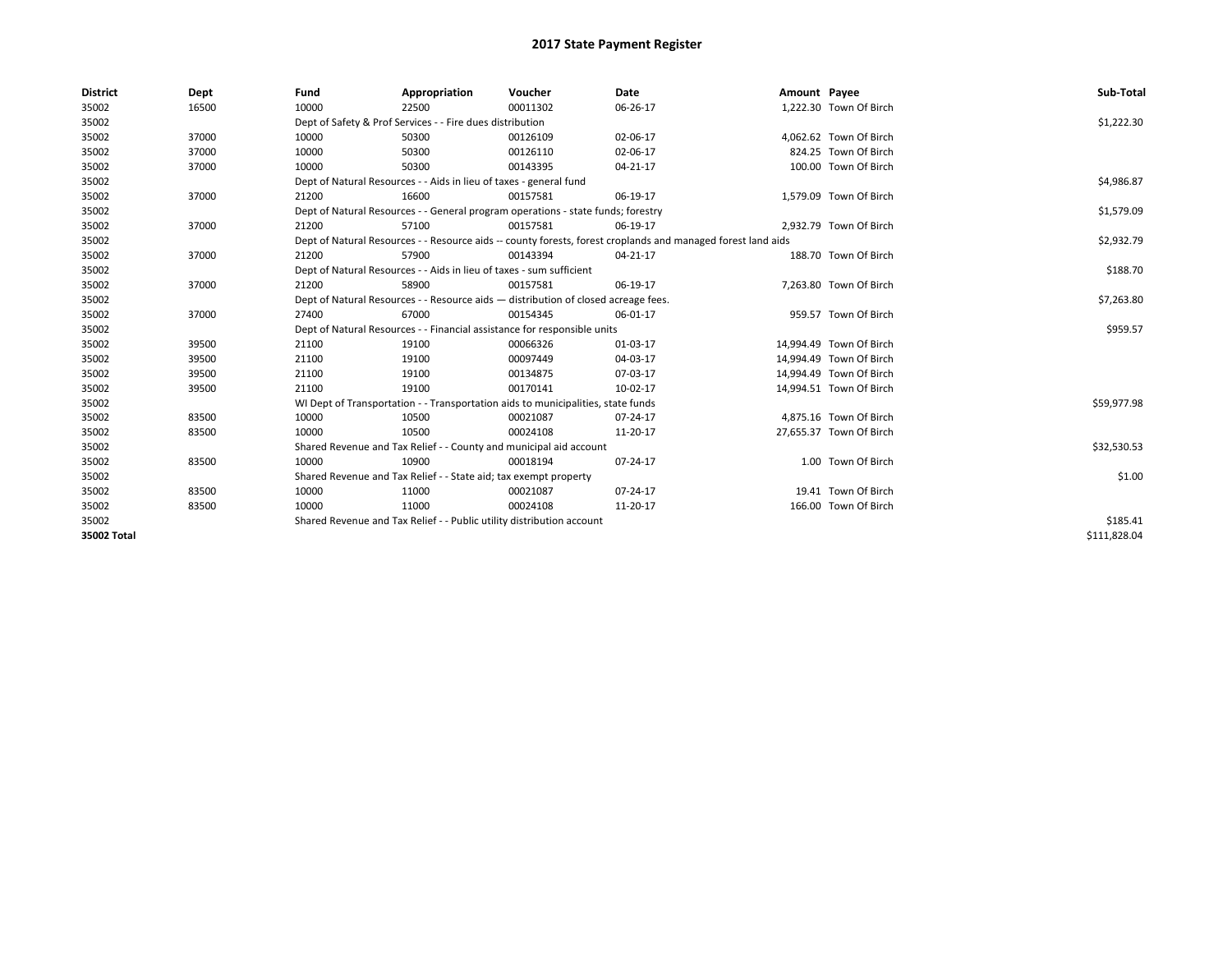| <b>District</b> | Dept  | Fund  | Appropriation                                                                                                | Voucher  | Date       | Amount Payee |                           | Sub-Total    |
|-----------------|-------|-------|--------------------------------------------------------------------------------------------------------------|----------|------------|--------------|---------------------------|--------------|
| 35004           | 16500 | 10000 | 22500                                                                                                        | 00011303 | 06-26-17   |              | 14,532.21 Town Of Bradley |              |
| 35004           |       |       | Dept of Safety & Prof Services - - Fire dues distribution                                                    |          |            |              |                           | \$14,532.21  |
| 35004           | 37000 | 10000 | 50300                                                                                                        | 00125747 | 02-06-17   |              | 7,773.27 Town Of Bradley  |              |
| 35004           |       |       | Dept of Natural Resources - - Aids in lieu of taxes - general fund                                           |          |            |              |                           | \$7,773.27   |
| 35004           | 37000 | 21200 | 16600                                                                                                        | 00157582 | 06-19-17   |              | 1,652.60 Town Of Bradley  |              |
| 35004           |       |       | Dept of Natural Resources - - General program operations - state funds; forestry                             |          |            |              |                           | \$1,652.60   |
| 35004           | 37000 | 21200 | 57100                                                                                                        | 00157582 | 06-19-17   |              | 1,763.45 Town Of Bradley  |              |
| 35004           |       |       | Dept of Natural Resources - - Resource aids -- county forests, forest croplands and managed forest land aids |          | \$1,763.45 |              |                           |              |
| 35004           | 37000 | 21200 | 58900                                                                                                        | 00157582 | 06-19-17   |              | 7,601.98 Town Of Bradley  |              |
| 35004           |       |       | Dept of Natural Resources - - Resource aids - distribution of closed acreage fees.                           |          | \$7,601.98 |              |                           |              |
| 35004           | 37000 | 27400 | 67000                                                                                                        | 00154260 | 06-01-17   |              | 6,281.18 Town Of Bradley  |              |
| 35004           |       |       | Dept of Natural Resources - - Financial assistance for responsible units                                     |          | \$6,281.18 |              |                           |              |
| 35004           | 39500 | 21100 | 19100                                                                                                        | 00066327 | 01-03-17   |              | 43,340.86 Town Of Bradley |              |
| 35004           | 39500 | 21100 | 19100                                                                                                        | 00097450 | 04-03-17   |              | 43,340.86 Town Of Bradley |              |
| 35004           | 39500 | 21100 | 19100                                                                                                        | 00134876 | 07-03-17   |              | 43,340.86 Town Of Bradley |              |
| 35004           | 39500 | 21100 | 19100                                                                                                        | 00170142 | 10-02-17   |              | 43,340.88 Town Of Bradley |              |
| 35004           |       |       | WI Dept of Transportation - - Transportation aids to municipalities, state funds                             |          |            |              |                           | \$173,363.46 |
| 35004           | 83500 | 10000 | 10500                                                                                                        | 00021088 | 07-24-17   |              | 5,967.30 Town Of Bradley  |              |
| 35004           | 83500 | 10000 | 10500                                                                                                        | 00024109 | 11-20-17   |              | 33,814.72 Town Of Bradley |              |
| 35004           |       |       | Shared Revenue and Tax Relief - - County and municipal aid account                                           |          |            |              |                           | \$39,782.02  |
| 35004           | 83500 | 10000 | 10900                                                                                                        | 00018195 | 07-24-17   |              | 159.00 Town Of Bradley    |              |
| 35004           |       |       | Shared Revenue and Tax Relief - - State aid; tax exempt property                                             |          |            |              |                           | \$159.00     |
| 35004           | 83500 | 10000 | 11000                                                                                                        | 00021088 | 07-24-17   |              | 1,750.33 Town Of Bradley  |              |
| 35004           | 83500 | 10000 | 11000                                                                                                        | 00024109 | 11-20-17   |              | 9,088.89 Town Of Bradley  |              |
| 35004           |       |       | Shared Revenue and Tax Relief - - Public utility distribution account                                        |          |            |              |                           | \$10,839.22  |
| 35004           | 83500 | 52100 | 36300                                                                                                        | 00015882 | 03-27-17   |              | 1,758.53 Town Of Bradley  |              |
| 35004           |       |       | Shared Revenue and Tax Relief - - Lottery and gaming credit                                                  |          |            |              |                           | \$1,758.53   |
| 35004 Total     |       |       |                                                                                                              |          |            |              |                           | \$265,506.92 |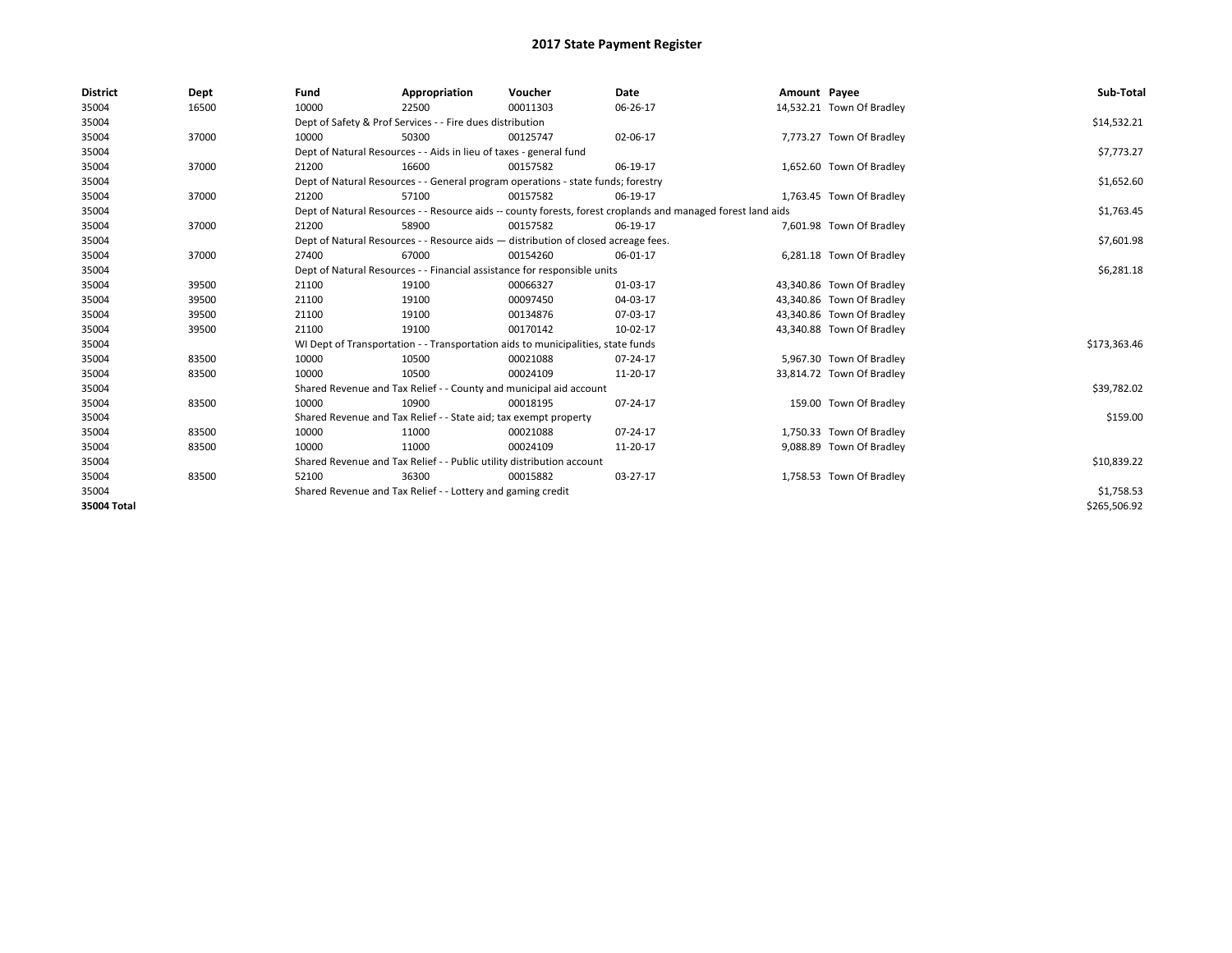| <b>District</b> | Dept  | Fund  | Appropriation                                                                                                | Voucher  | Date           | Amount Payee |                           | Sub-Total    |
|-----------------|-------|-------|--------------------------------------------------------------------------------------------------------------|----------|----------------|--------------|---------------------------|--------------|
| 35006           | 16500 | 10000 | 22500                                                                                                        | 00011304 | 06-26-17       |              | 2,220.29 Town Of Corning  |              |
| 35006           |       |       | Dept of Safety & Prof Services - - Fire dues distribution                                                    |          |                |              |                           | \$2,220.29   |
| 35006           | 37000 | 10000 | 50300                                                                                                        | 00125807 | 02-06-17       |              | 13,145.11 Town Of Corning |              |
| 35006           | 37000 | 10000 | 50300                                                                                                        | 00125808 | 02-06-17       |              | 34,413.00 Town Of Corning |              |
| 35006           | 37000 | 10000 | 50300                                                                                                        | 00125809 | 02-06-17       |              | 5,260.66 Town Of Corning  |              |
| 35006           | 37000 | 10000 | 50300                                                                                                        | 00142636 | $04 - 21 - 17$ |              | 153.91 Town Of Corning    |              |
| 35006           |       |       | Dept of Natural Resources - - Aids in lieu of taxes - general fund                                           |          |                |              |                           | \$52,972.68  |
| 35006           | 37000 | 21200 | 16600                                                                                                        | 00157583 | 06-19-17       |              | 8,412.72 Town Of Corning  |              |
| 35006           |       |       | Dept of Natural Resources - - General program operations - state funds; forestry                             |          | \$8,412.72     |              |                           |              |
| 35006           | 37000 | 21200 | 57100                                                                                                        | 00157583 | 06-19-17       |              | 11,439.54 Town Of Corning |              |
| 35006           |       |       | Dept of Natural Resources - - Resource aids -- county forests, forest croplands and managed forest land aids |          | \$11,439.54    |              |                           |              |
| 35006           | 37000 | 21200 | 57900                                                                                                        | 00142637 | $04 - 21 - 17$ |              | 1,408.00 Town Of Corning  |              |
| 35006           |       |       | Dept of Natural Resources - - Aids in lieu of taxes - sum sufficient                                         |          | \$1,408.00     |              |                           |              |
| 35006           | 37000 | 21200 | 58900                                                                                                        | 00157583 | 06-19-17       |              | 38,698.49 Town Of Corning |              |
| 35006           |       |       | Dept of Natural Resources - - Resource aids - distribution of closed acreage fees.                           |          |                |              |                           | \$38,698.49  |
| 35006           | 37000 | 27400 | 67000                                                                                                        | 00154760 | 06-01-17       |              | 1,731.35 Town Of Corning  |              |
| 35006           |       |       | Dept of Natural Resources - - Financial assistance for responsible units                                     |          |                |              |                           | \$1,731.35   |
| 35006           | 39500 | 21100 | 19100                                                                                                        | 00066328 | 01-03-17       |              | 53,415.01 Town Of Corning |              |
| 35006           | 39500 | 21100 | 19100                                                                                                        | 00097451 | 04-03-17       |              | 53,415.01 Town Of Corning |              |
| 35006           | 39500 | 21100 | 19100                                                                                                        | 00134877 | 07-03-17       |              | 53,415.01 Town Of Corning |              |
| 35006           | 39500 | 21100 | 19100                                                                                                        | 00170143 | 10-02-17       |              | 53,415.03 Town Of Corning |              |
| 35006           |       |       | WI Dept of Transportation - - Transportation aids to municipalities, state funds                             |          |                |              |                           | \$213,660.06 |
| 35006           | 83500 | 10000 | 10500                                                                                                        | 00021089 | 07-24-17       |              | 4,460.83 Town Of Corning  |              |
| 35006           | 83500 | 10000 | 10500                                                                                                        | 00024110 | 11-20-17       |              | 25,278.06 Town Of Corning |              |
| 35006           |       |       | Shared Revenue and Tax Relief - - County and municipal aid account                                           |          |                |              |                           | \$29,738.89  |
| 35006           | 83500 | 10000 | 10900                                                                                                        | 00018196 | 07-24-17       |              | 5.00 Town Of Corning      |              |
| 35006           |       |       | Shared Revenue and Tax Relief - - State aid; tax exempt property                                             |          |                |              |                           | \$5.00       |
| 35006 Total     |       |       |                                                                                                              |          |                |              |                           | \$360.287.02 |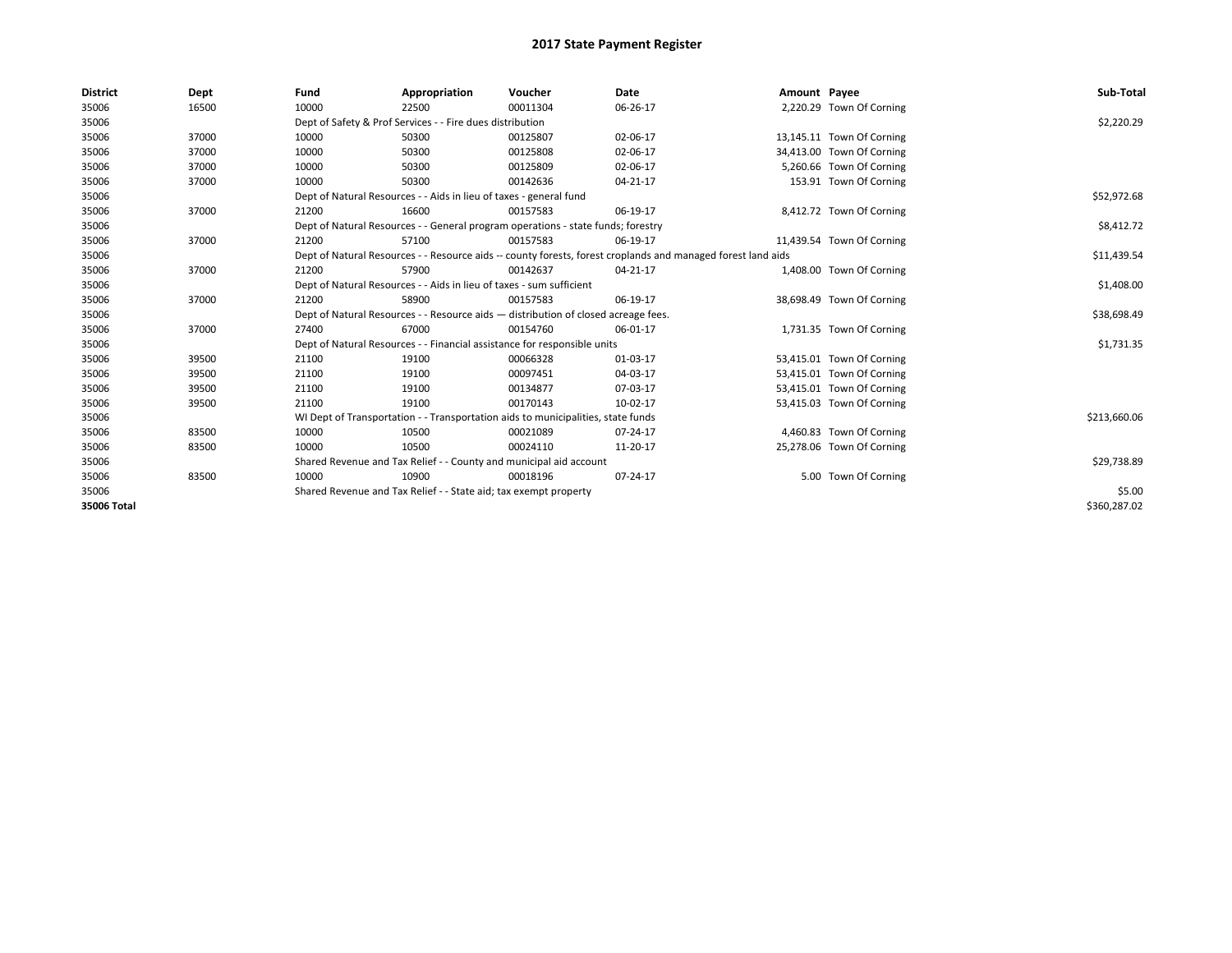| District    | Dept  | Fund                                                             | Appropriation                                                                                                | Voucher  | Date       | Amount Payee |                            | Sub-Total    |  |  |
|-------------|-------|------------------------------------------------------------------|--------------------------------------------------------------------------------------------------------------|----------|------------|--------------|----------------------------|--------------|--|--|
| 35008       | 16500 | 10000                                                            | 22500                                                                                                        | 00011305 | 06-26-17   |              | 1,417.57 Harding, Town of  |              |  |  |
| 35008       |       |                                                                  | Dept of Safety & Prof Services - - Fire dues distribution                                                    |          |            |              |                            | \$1,417.57   |  |  |
| 35008       | 37000 | 10000                                                            | 50300                                                                                                        | 00126015 | 02-06-17   |              | 36,256.75 Harding, Town of |              |  |  |
| 35008       |       |                                                                  | Dept of Natural Resources - - Aids in lieu of taxes - general fund                                           |          |            |              |                            | \$36,256.75  |  |  |
| 35008       | 37000 | 21200                                                            | 16600                                                                                                        | 00157584 | 06-19-17   |              | 4,748.08 Harding, Town of  |              |  |  |
| 35008       |       |                                                                  | Dept of Natural Resources - - General program operations - state funds; forestry                             |          |            |              |                            | \$4,748.08   |  |  |
| 35008       | 37000 | 21200                                                            | 57100                                                                                                        | 00157584 | 06-19-17   |              | 8,392.95 Harding, Town of  |              |  |  |
| 35008       |       |                                                                  | Dept of Natural Resources - - Resource aids -- county forests, forest croplands and managed forest land aids |          | \$8,392.95 |              |                            |              |  |  |
| 35008       | 37000 | 21200                                                            | 58900                                                                                                        | 00157584 | 06-19-17   |              | 21,841.15 Harding, Town of |              |  |  |
| 35008       |       |                                                                  | Dept of Natural Resources - - Resource aids - distribution of closed acreage fees.                           |          |            |              |                            |              |  |  |
| 35008       | 37000 | 27400                                                            | 67000                                                                                                        | 00154798 | 06-01-17   |              | 1,022.96 Harding, Town of  |              |  |  |
| 35008       |       |                                                                  | Dept of Natural Resources - - Financial assistance for responsible units                                     |          |            |              |                            | \$1,022.96   |  |  |
| 35008       | 39500 | 21100                                                            | 19100                                                                                                        | 00066329 | 01-03-17   |              | 18,623.41 Harding, Town of |              |  |  |
| 35008       | 39500 | 21100                                                            | 19100                                                                                                        | 00097452 | 04-03-17   |              | 18,623.41 Harding, Town of |              |  |  |
| 35008       | 39500 | 21100                                                            | 19100                                                                                                        | 00134878 | 07-03-17   |              | 18,623.41 Harding, Town of |              |  |  |
| 35008       | 39500 | 21100                                                            | 19100                                                                                                        | 00170144 | 10-02-17   |              | 18,623.43 Harding, Town of |              |  |  |
| 35008       |       |                                                                  | WI Dept of Transportation - - Transportation aids to municipalities, state funds                             |          |            |              |                            | \$74,493.66  |  |  |
| 35008       | 83500 | 10000                                                            | 10500                                                                                                        | 00021090 | 07-24-17   |              | 1,221.69 Harding, Town of  |              |  |  |
| 35008       | 83500 | 10000                                                            | 10500                                                                                                        | 00024111 | 11-20-17   |              | 6,922.92 Harding, Town of  |              |  |  |
| 35008       |       |                                                                  | Shared Revenue and Tax Relief - - County and municipal aid account                                           |          |            |              |                            | \$8,144.61   |  |  |
| 35008       | 83500 | 10000                                                            | 10900                                                                                                        | 00018197 | 07-24-17   |              | 5.00 Harding, Town of      |              |  |  |
| 35008       |       | Shared Revenue and Tax Relief - - State aid; tax exempt property |                                                                                                              | \$5.00   |            |              |                            |              |  |  |
| 35008 Total |       |                                                                  |                                                                                                              |          |            |              |                            | \$156,322.73 |  |  |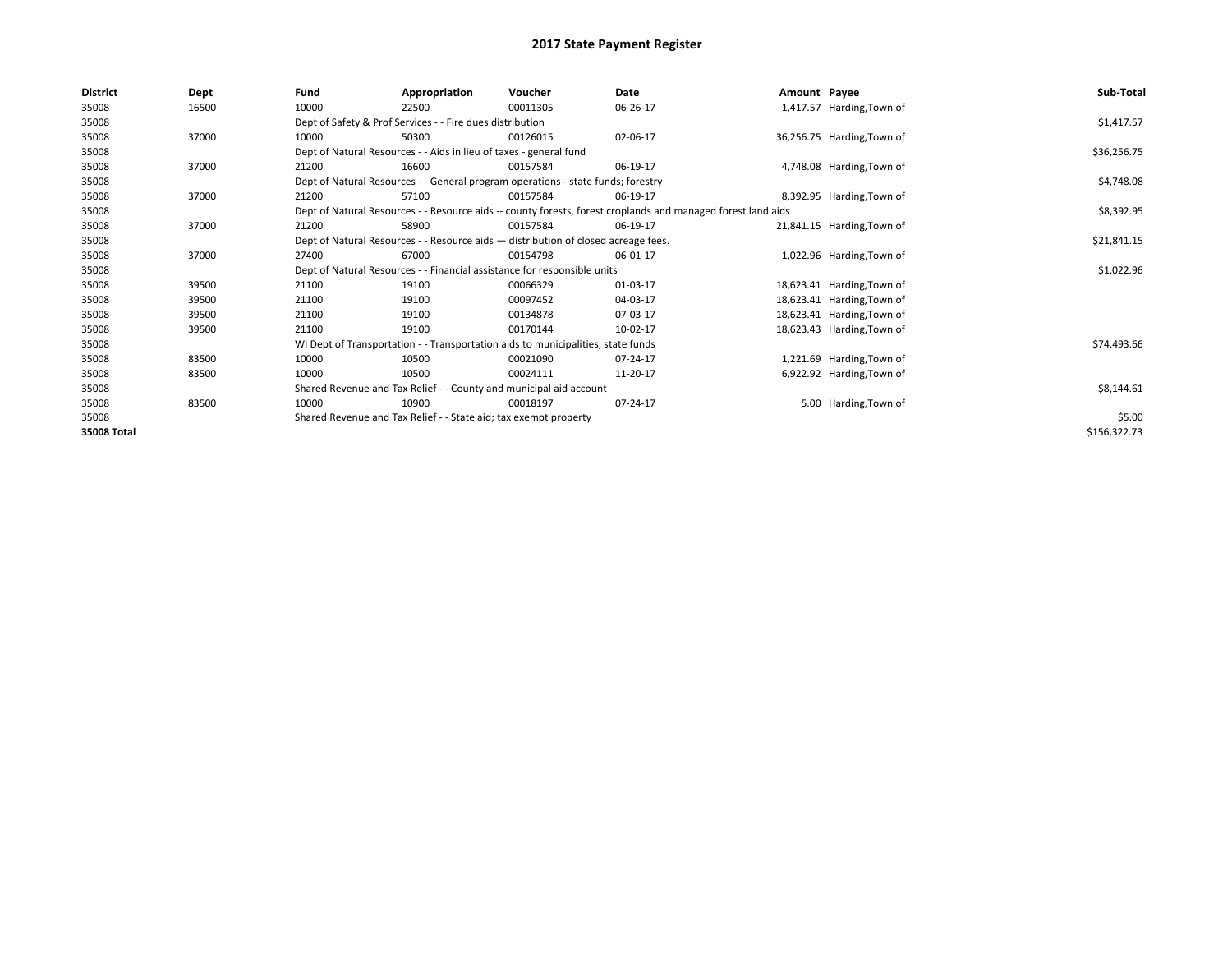| <b>District</b> | Dept  | Fund  | Appropriation                                                                                                | Voucher  | Date           | Amount Payee |                            | Sub-Total    |  |  |
|-----------------|-------|-------|--------------------------------------------------------------------------------------------------------------|----------|----------------|--------------|----------------------------|--------------|--|--|
| 35010           | 16500 | 10000 | 22500                                                                                                        | 00011306 | 06-26-17       |              | 4,769.63 Town Of Harrison  |              |  |  |
| 35010           |       |       | Dept of Safety & Prof Services - - Fire dues distribution                                                    |          |                |              |                            | \$4,769.63   |  |  |
| 35010           | 37000 | 10000 | 50300                                                                                                        | 00125877 | 02-06-17       |              | 774.88 Town Of Harrison    |              |  |  |
| 35010           | 37000 | 10000 | 50300                                                                                                        | 00142827 | 04-21-17       |              | 36.80 Town Of Harrison     |              |  |  |
| 35010           |       |       | Dept of Natural Resources - - Aids in lieu of taxes - general fund                                           |          |                |              |                            | \$811.68     |  |  |
| 35010           | 37000 | 21200 | 16600                                                                                                        | 00157585 | 06-19-17       |              | 1,596.54 Town Of Harrison  |              |  |  |
| 35010           |       |       | Dept of Natural Resources - - General program operations - state funds; forestry                             |          |                |              |                            | \$1,596.54   |  |  |
| 35010           | 37000 | 21200 | 57100                                                                                                        | 00157585 | 06-19-17       |              | 8,296.55 Town Of Harrison  |              |  |  |
| 35010           |       |       | Dept of Natural Resources - - Resource aids -- county forests, forest croplands and managed forest land aids |          | \$8,296.55     |              |                            |              |  |  |
| 35010           | 37000 | 21200 | 57900                                                                                                        | 00142828 | 04-21-17       |              | 4.09 Town Of Harrison      |              |  |  |
| 35010           | 37000 | 21200 | 57900                                                                                                        | 00142829 | 04-21-17       |              | 38.88 Town Of Harrison     |              |  |  |
| 35010           |       |       | Dept of Natural Resources - - Aids in lieu of taxes - sum sufficient                                         |          |                |              |                            |              |  |  |
| 35010           | 37000 | 21200 | 58900                                                                                                        | 00157585 | 06-19-17       |              | 7,344.11 Town Of Harrison  |              |  |  |
| 35010           |       |       | Dept of Natural Resources - - Resource aids - distribution of closed acreage fees.                           |          |                |              |                            | \$7,344.11   |  |  |
| 35010           | 39500 | 21100 | 19100                                                                                                        | 00066330 | 01-03-17       |              | 32.094.15 Town Of Harrison |              |  |  |
| 35010           | 39500 | 21100 | 19100                                                                                                        | 00097453 | 04-03-17       |              | 32.094.15 Town Of Harrison |              |  |  |
| 35010           | 39500 | 21100 | 19100                                                                                                        | 00134879 | 07-03-17       |              | 32,094.15 Town Of Harrison |              |  |  |
| 35010           | 39500 | 21100 | 19100                                                                                                        | 00170145 | 10-02-17       |              | 32.094.15 Town Of Harrison |              |  |  |
| 35010           |       |       | WI Dept of Transportation - - Transportation aids to municipalities, state funds                             |          |                |              |                            | \$128,376.60 |  |  |
| 35010           | 83500 | 10000 | 10500                                                                                                        | 00021091 | $07 - 24 - 17$ |              | 2,607.93 Town Of Harrison  |              |  |  |
| 35010           | 83500 | 10000 | 10500                                                                                                        | 00024112 | 11-20-17       |              | 14.778.24 Town Of Harrison |              |  |  |
| 35010           |       |       | Shared Revenue and Tax Relief - - County and municipal aid account                                           |          |                |              |                            |              |  |  |
| 35010           | 83500 | 10000 | 10900                                                                                                        | 00018198 | 07-24-17       |              | 2.00 Town Of Harrison      |              |  |  |
| 35010           |       |       | Shared Revenue and Tax Relief - - State aid; tax exempt property                                             |          |                |              |                            |              |  |  |
| 35010 Total     |       |       |                                                                                                              |          |                |              |                            | \$168,626.25 |  |  |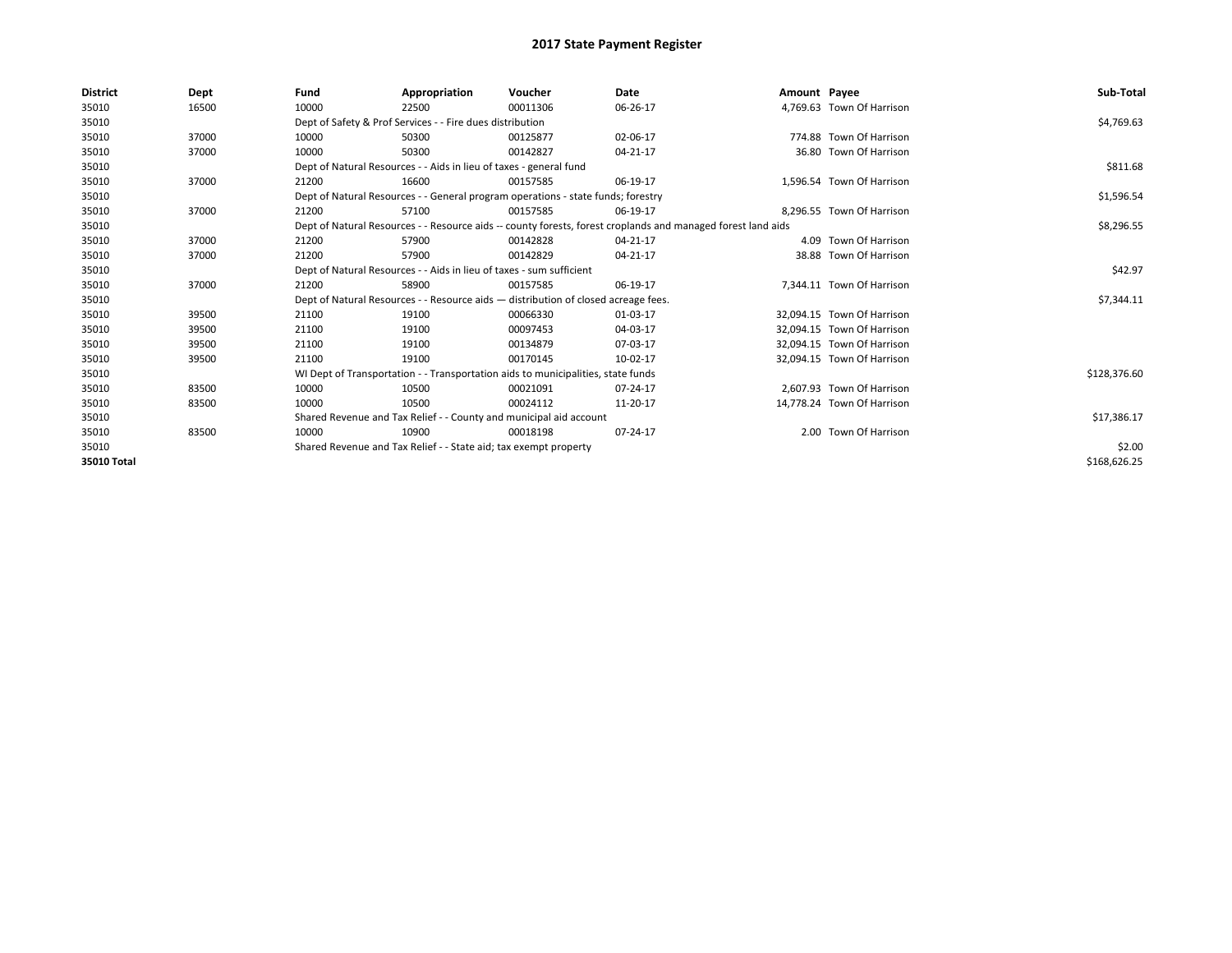| <b>District</b>    | Dept  | Fund                                                                                                         | Appropriation                                                                    | Voucher    | Date           | Amount Payee |                        | Sub-Total    |
|--------------------|-------|--------------------------------------------------------------------------------------------------------------|----------------------------------------------------------------------------------|------------|----------------|--------------|------------------------|--------------|
| 35012              | 16500 | 10000                                                                                                        | 22500                                                                            | 00011307   | 06-26-17       |              | 5,405.96 Town Of King  |              |
| 35012              |       |                                                                                                              | Dept of Safety & Prof Services - - Fire dues distribution                        |            |                |              |                        | \$5,405.96   |
| 35012              | 37000 | 10000                                                                                                        | 50300                                                                            | 00125891   | 02-06-17       |              | 1,916.52 Town Of King  |              |
| 35012              | 37000 | 10000                                                                                                        | 50300                                                                            | 00125892   | 02-06-17       |              | 38,745.02 Town Of King |              |
| 35012              |       |                                                                                                              | Dept of Natural Resources - - Aids in lieu of taxes - general fund               |            |                |              |                        | \$40,661.54  |
| 35012              | 37000 | 21200                                                                                                        | 16600                                                                            | 00157586   | 06-19-17       |              | 1,281.02 Town Of King  |              |
| 35012              |       |                                                                                                              | Dept of Natural Resources - - General program operations - state funds; forestry |            |                |              |                        | \$1,281.02   |
| 35012              | 37000 | 21200                                                                                                        | 57100                                                                            | 00157586   | 06-19-17       |              | 1,582.46 Town Of King  |              |
| 35012              |       | Dept of Natural Resources - - Resource aids -- county forests, forest croplands and managed forest land aids |                                                                                  | \$1,582.46 |                |              |                        |              |
| 35012              | 37000 | 21200                                                                                                        | 57900                                                                            | 00142862   | 04-21-17       |              | 406.66 Town Of King    |              |
| 35012              |       |                                                                                                              | Dept of Natural Resources - - Aids in lieu of taxes - sum sufficient             |            |                |              |                        | \$406.66     |
| 35012              | 37000 | 21200                                                                                                        | 58900                                                                            | 00157586   | 06-19-17       |              | 5,892.67 Town Of King  |              |
| 35012              |       | Dept of Natural Resources - - Resource aids - distribution of closed acreage fees.                           |                                                                                  | \$5,892.67 |                |              |                        |              |
| 35012              | 37000 | 27400                                                                                                        | 67000                                                                            | 00154057   | 06-01-17       |              | 2,610.89 Town Of King  |              |
| 35012              |       | Dept of Natural Resources - - Financial assistance for responsible units                                     |                                                                                  | \$2,610.89 |                |              |                        |              |
| 35012              | 39500 | 21100                                                                                                        | 19100                                                                            | 00066331   | 01-03-17       |              | 18,893.16 Town Of King |              |
| 35012              | 39500 | 21100                                                                                                        | 19100                                                                            | 00097454   | 04-03-17       |              | 18,893.16 Town Of King |              |
| 35012              | 39500 | 21100                                                                                                        | 19100                                                                            | 00134880   | 07-03-17       |              | 18,893.16 Town Of King |              |
| 35012              | 39500 | 21100                                                                                                        | 19100                                                                            | 00170146   | 10-02-17       |              | 18,893.16 Town Of King |              |
| 35012              |       |                                                                                                              | WI Dept of Transportation - - Transportation aids to municipalities, state funds |            |                |              |                        | \$75,572.64  |
| 35012              | 83500 | 10000                                                                                                        | 10500                                                                            | 00021092   | $07 - 24 - 17$ |              | 1,423.71 Town Of King  |              |
| 35012              | 83500 | 10000                                                                                                        | 10500                                                                            | 00024113   | 11-20-17       |              | 8,067.67 Town Of King  |              |
| 35012              |       |                                                                                                              | Shared Revenue and Tax Relief - - County and municipal aid account               |            |                |              |                        | \$9,491.38   |
| 35012              | 83500 | 10000                                                                                                        | 10900                                                                            | 00018199   | 07-24-17       |              | 39.00 Town Of King     |              |
| 35012              |       |                                                                                                              | Shared Revenue and Tax Relief - - State aid; tax exempt property                 |            |                |              |                        | \$39.00      |
| 35012              | 83500 | 10000                                                                                                        | 11000                                                                            | 00021092   | 07-24-17       |              | 137.57 Town Of King    |              |
| 35012              | 83500 | 10000                                                                                                        | 11000                                                                            | 00024113   | 11-20-17       |              | 578.67 Town Of King    |              |
| 35012              |       |                                                                                                              | Shared Revenue and Tax Relief - - Public utility distribution account            |            |                |              |                        | \$716.24     |
| 35012              | 83500 | 10000                                                                                                        | 50100                                                                            | 00015304   | 01-31-17       |              | 126.93 Town Of King    |              |
| 35012              |       | Shared Revenue and Tax Relief - - Payments for municipal services                                            |                                                                                  | \$126.93   |                |              |                        |              |
| <b>35012 Total</b> |       |                                                                                                              |                                                                                  |            |                |              |                        | \$143.787.39 |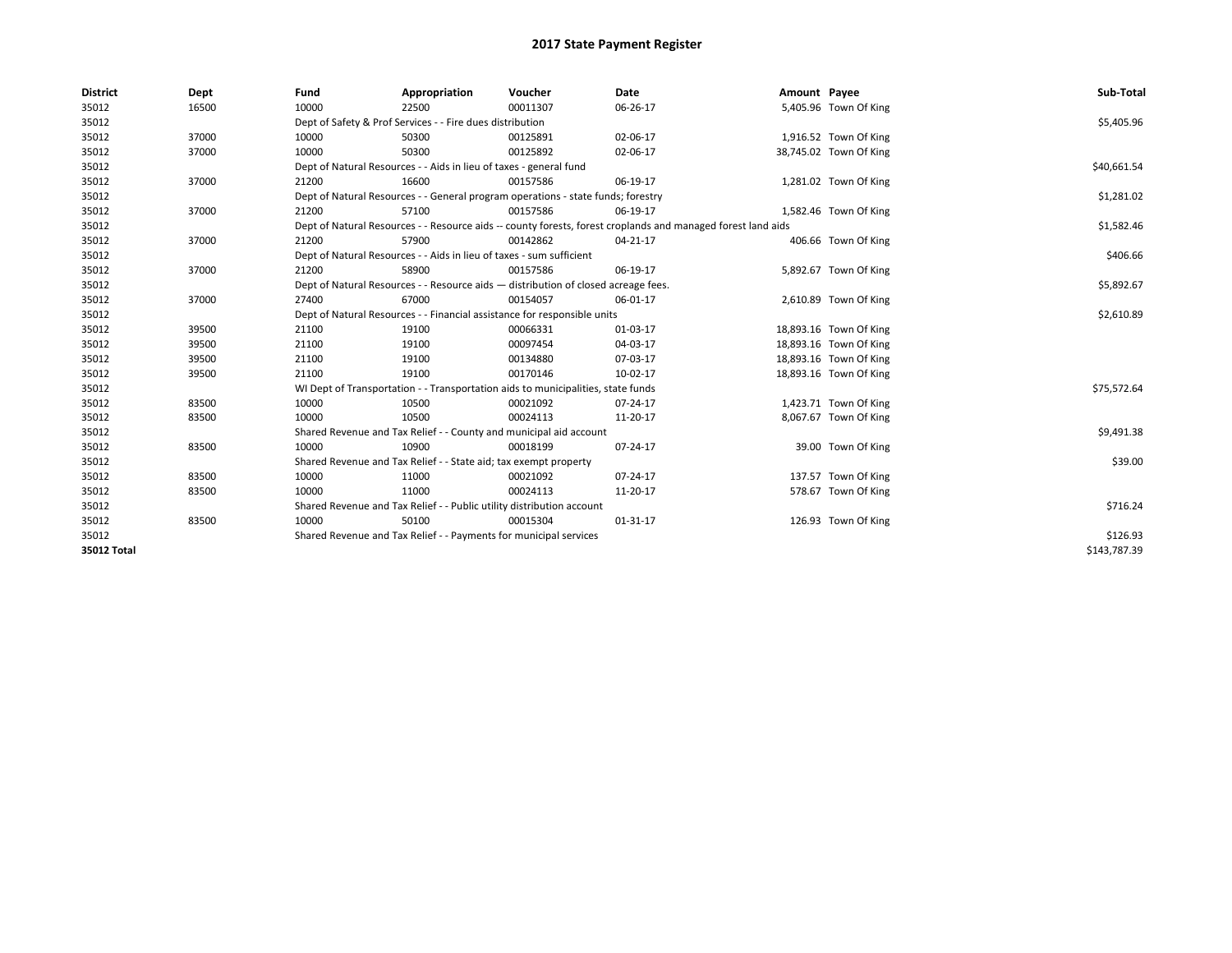| <b>District</b> | Dept  | Fund  | Appropriation                                                                      | Voucher  | Date                                                                                                         | Amount Payee |                           | Sub-Total    |  |  |
|-----------------|-------|-------|------------------------------------------------------------------------------------|----------|--------------------------------------------------------------------------------------------------------------|--------------|---------------------------|--------------|--|--|
| 35014           | 16500 | 10000 | 22500                                                                              | 00011308 | 06-26-17                                                                                                     |              | 7,979.30 Town Of Merrill  |              |  |  |
| 35014           |       |       | Dept of Safety & Prof Services - - Fire dues distribution                          |          |                                                                                                              |              |                           | \$7,979.30   |  |  |
| 35014           | 37000 | 10000 | 50300                                                                              | 00126169 | 02-06-17                                                                                                     |              | 3,545.70 Town Of Merrill  |              |  |  |
| 35014           | 37000 | 10000 | 50300                                                                              | 00126170 | 02-06-17                                                                                                     |              | 7.770.73 Town Of Merrill  |              |  |  |
| 35014           | 37000 | 10000 | 50300                                                                              | 00143614 | 04-21-17                                                                                                     |              | 132.99 Town Of Merrill    |              |  |  |
| 35014           | 37000 | 10000 | 50300                                                                              | 00143616 | 04-21-17                                                                                                     |              | 155.96 Town Of Merrill    |              |  |  |
| 35014           |       |       | Dept of Natural Resources - - Aids in lieu of taxes - general fund                 |          |                                                                                                              |              |                           | \$11,605.38  |  |  |
| 35014           | 37000 | 21200 | 16600                                                                              | 00157587 | 06-19-17                                                                                                     |              | 2,629.61 Town Of Merrill  |              |  |  |
| 35014           |       |       | Dept of Natural Resources - - General program operations - state funds; forestry   |          |                                                                                                              |              |                           | \$2,629.61   |  |  |
| 35014           | 37000 | 21200 | 57100                                                                              | 00157587 | 06-19-17                                                                                                     |              | 1,856.82 Town Of Merrill  |              |  |  |
| 35014           |       |       |                                                                                    |          | Dept of Natural Resources - - Resource aids -- county forests, forest croplands and managed forest land aids |              |                           | \$1,856.82   |  |  |
| 35014           | 37000 | 21200 | 57900                                                                              | 00143613 | 04-21-17                                                                                                     |              | 140.80 Town Of Merrill    |              |  |  |
| 35014           | 37000 | 21200 | 57900                                                                              | 00143615 | 04-21-17                                                                                                     |              | 239.16 Town Of Merrill    |              |  |  |
| 35014           |       |       | Dept of Natural Resources - - Aids in lieu of taxes - sum sufficient               |          |                                                                                                              |              |                           |              |  |  |
| 35014           | 37000 | 21200 | 58900                                                                              | 00157587 | 06-19-17                                                                                                     |              | 12,096.20 Town Of Merrill |              |  |  |
| 35014           |       |       | Dept of Natural Resources - - Resource aids - distribution of closed acreage fees. |          |                                                                                                              |              |                           | \$12,096.20  |  |  |
| 35014           | 37000 | 27400 | 67000                                                                              | 00154903 | 06-01-17                                                                                                     |              | 4,112.44 Town Of Merrill  |              |  |  |
| 35014           |       |       | Dept of Natural Resources - - Financial assistance for responsible units           |          |                                                                                                              |              |                           | \$4,112.44   |  |  |
| 35014           | 39500 | 21100 | 19100                                                                              | 00066332 | 01-03-17                                                                                                     |              | 34,014.95 Town Of Merrill |              |  |  |
| 35014           | 39500 | 21100 | 19100                                                                              | 00097455 | 04-03-17                                                                                                     |              | 34,014.95 Town Of Merrill |              |  |  |
| 35014           | 39500 | 21100 | 19100                                                                              | 00134881 | 07-03-17                                                                                                     |              | 34,014.95 Town Of Merrill |              |  |  |
| 35014           | 39500 | 21100 | 19100                                                                              | 00170147 | 10-02-17                                                                                                     |              | 34,014.97 Town Of Merrill |              |  |  |
| 35014           |       |       | WI Dept of Transportation - - Transportation aids to municipalities, state funds   |          |                                                                                                              |              |                           | \$136,059.82 |  |  |
| 35014           | 83500 | 10000 | 10500                                                                              | 00021093 | 07-24-17                                                                                                     |              | 11,600.95 Town Of Merrill |              |  |  |
| 35014           | 83500 | 10000 | 10500                                                                              | 00024114 | 11-20-17                                                                                                     |              | 65,738.72 Town Of Merrill |              |  |  |
| 35014           |       |       | Shared Revenue and Tax Relief - - County and municipal aid account                 |          |                                                                                                              |              |                           | \$77,339.67  |  |  |
| 35014           | 83500 | 10000 | 11000                                                                              | 00021093 | 07-24-17                                                                                                     |              | 341.70 Town Of Merrill    |              |  |  |
| 35014           | 83500 | 10000 | 11000                                                                              | 00024114 | 11-20-17                                                                                                     |              | 731.53 Town Of Merrill    |              |  |  |
| 35014           |       |       | Shared Revenue and Tax Relief - - Public utility distribution account              |          |                                                                                                              |              |                           | \$1,073.23   |  |  |
| 35014           | 83500 | 10000 | 50100                                                                              | 00015305 | 01-31-17                                                                                                     |              | 319.25 Town Of Merrill    |              |  |  |
| 35014           |       |       | Shared Revenue and Tax Relief - - Payments for municipal services                  |          |                                                                                                              |              |                           | \$319.25     |  |  |
| 35014           | 83500 | 52100 | 36300                                                                              | 00015883 | 03-27-17                                                                                                     |              | 7,194.56 Town Of Merrill  |              |  |  |
| 35014           |       |       | Shared Revenue and Tax Relief - - Lottery and gaming credit                        |          |                                                                                                              |              |                           | \$7,194.56   |  |  |
| 35014 Total     |       |       |                                                                                    |          |                                                                                                              |              |                           | \$262,646.24 |  |  |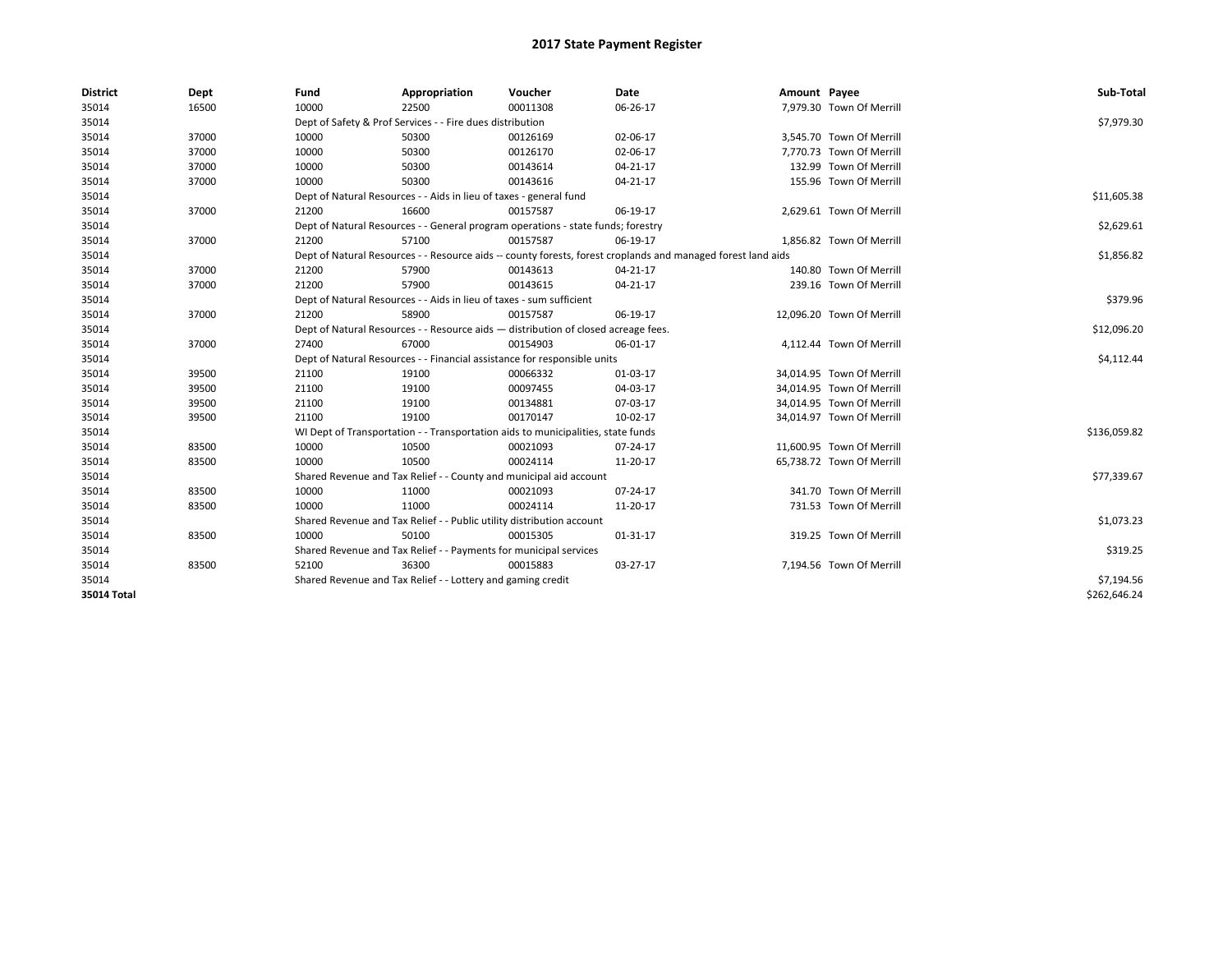| <b>District</b> | Dept  | Fund                                                                  | Appropriation                                                                                                | Voucher    | Date        | Amount Payee |                              | Sub-Total    |  |  |  |
|-----------------|-------|-----------------------------------------------------------------------|--------------------------------------------------------------------------------------------------------------|------------|-------------|--------------|------------------------------|--------------|--|--|--|
| 35016           | 16500 | 10000                                                                 | 22500                                                                                                        | 00011309   | 06-26-17    |              | 5,932.23 Town Of Pine River  |              |  |  |  |
| 35016           |       |                                                                       | Dept of Safety & Prof Services - - Fire dues distribution                                                    |            |             |              |                              | \$5,932.23   |  |  |  |
| 35016           | 37000 | 10000                                                                 | 50300                                                                                                        | 00126191   | 02-06-17    |              | 78.59 Town Of Pine River     |              |  |  |  |
| 35016           |       |                                                                       | Dept of Natural Resources - - Aids in lieu of taxes - general fund                                           |            |             |              |                              | \$78.59      |  |  |  |
| 35016           | 37000 | 21200                                                                 | 16600                                                                                                        | 00157588   | 06-19-17    |              | 3,314.06 Town Of Pine River  |              |  |  |  |
| 35016           |       |                                                                       | Dept of Natural Resources - - General program operations - state funds; forestry                             |            |             |              |                              | \$3,314.06   |  |  |  |
| 35016           | 37000 | 21200                                                                 | 57100                                                                                                        | 00157588   | 06-19-17    |              | 1,896.14 Town Of Pine River  |              |  |  |  |
| 35016           |       |                                                                       | Dept of Natural Resources - - Resource aids -- county forests, forest croplands and managed forest land aids |            |             |              |                              |              |  |  |  |
| 35016           | 37000 | 21200                                                                 | 58900                                                                                                        | 00157588   | 06-19-17    |              | 15,244.69 Town Of Pine River |              |  |  |  |
| 35016           |       |                                                                       | Dept of Natural Resources - - Resource aids - distribution of closed acreage fees.                           |            | \$15,244.69 |              |                              |              |  |  |  |
| 35016           | 37000 | 27400                                                                 | 67000                                                                                                        | 00154905   | 06-01-17    |              | 2.643.37 Town Of Pine River  |              |  |  |  |
| 35016           |       |                                                                       | Dept of Natural Resources - - Financial assistance for responsible units                                     |            |             |              |                              |              |  |  |  |
| 35016           | 39500 | 21100                                                                 | 19100                                                                                                        | 00066333   | 01-03-17    |              | 35,705.43 Town Of Pine River |              |  |  |  |
| 35016           | 39500 | 21100                                                                 | 19100                                                                                                        | 00097456   | 04-03-17    |              | 35,705.43 Town Of Pine River |              |  |  |  |
| 35016           | 39500 | 21100                                                                 | 19100                                                                                                        | 00134882   | 07-03-17    |              | 35,705.43 Town Of Pine River |              |  |  |  |
| 35016           | 39500 | 21100                                                                 | 19100                                                                                                        | 00170148   | 10-02-17    |              | 35,705.43 Town Of Pine River |              |  |  |  |
| 35016           |       |                                                                       | WI Dept of Transportation - - Transportation aids to municipalities, state funds                             |            |             |              |                              | \$142,821.72 |  |  |  |
| 35016           | 83500 | 10000                                                                 | 10500                                                                                                        | 00021094   | 07-24-17    |              | 11,240.18 Town Of Pine River |              |  |  |  |
| 35016           | 83500 | 10000                                                                 | 10500                                                                                                        | 00024115   | 11-20-17    |              | 63,694.32 Town Of Pine River |              |  |  |  |
| 35016           |       |                                                                       | Shared Revenue and Tax Relief - - County and municipal aid account                                           |            |             |              |                              | \$74,934.50  |  |  |  |
| 35016           | 83500 | 10000                                                                 | 10900                                                                                                        | 00018200   | 07-24-17    |              | 44.00 Town Of Pine River     |              |  |  |  |
| 35016           |       |                                                                       | Shared Revenue and Tax Relief - - State aid; tax exempt property                                             |            |             |              |                              | \$44.00      |  |  |  |
| 35016           | 83500 | 10000                                                                 | 11000                                                                                                        | 00021094   | 07-24-17    |              | 799.61 Town Of Pine River    |              |  |  |  |
| 35016           | 83500 | 10000                                                                 | 11000                                                                                                        | 00024115   | 11-20-17    |              | 4,480.77 Town Of Pine River  |              |  |  |  |
| 35016           |       | Shared Revenue and Tax Relief - - Public utility distribution account |                                                                                                              | \$5,280.38 |             |              |                              |              |  |  |  |
| 35016           | 83500 | 52100                                                                 | 36300                                                                                                        | 00015884   | 03-27-17    |              | 2.372.15 Town Of Pine River  |              |  |  |  |
| 35016           |       |                                                                       | Shared Revenue and Tax Relief - - Lottery and gaming credit                                                  |            |             |              |                              | \$2,372.15   |  |  |  |
| 35016 Total     |       |                                                                       |                                                                                                              |            |             |              |                              | \$254.561.83 |  |  |  |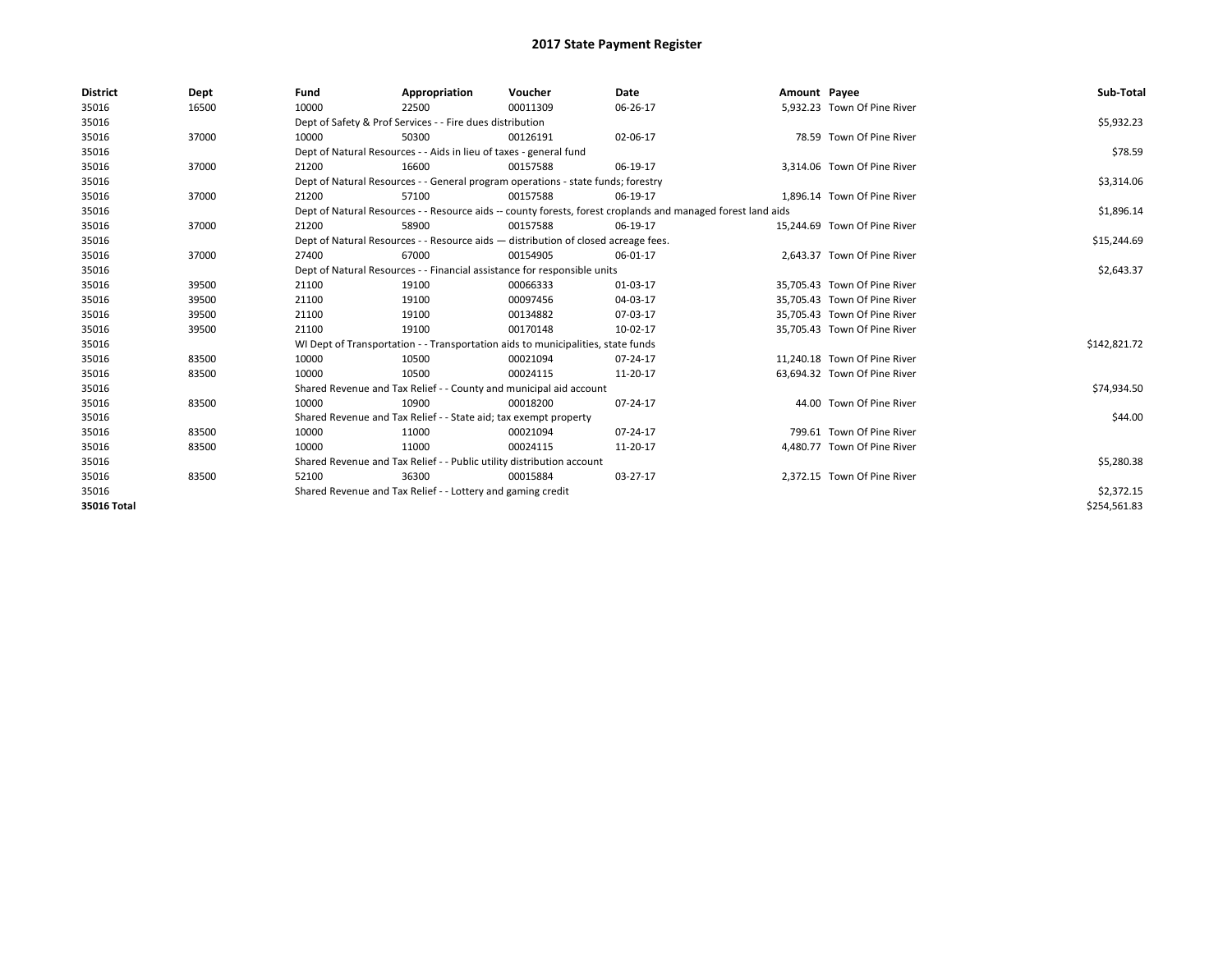| <b>District</b>    | Dept  | Fund                                                                               | Appropriation                                                                                                | Voucher     | Date     | Amount Payee |                              | Sub-Total    |  |  |  |
|--------------------|-------|------------------------------------------------------------------------------------|--------------------------------------------------------------------------------------------------------------|-------------|----------|--------------|------------------------------|--------------|--|--|--|
| 35018              | 16500 | 10000                                                                              | 22500                                                                                                        | 00011310    | 06-26-17 |              | 2,521.03 Town Of Rock Falls  |              |  |  |  |
| 35018              |       |                                                                                    | Dept of Safety & Prof Services - - Fire dues distribution                                                    |             |          |              |                              | \$2,521.03   |  |  |  |
| 35018              | 37000 | 10000                                                                              | 50300                                                                                                        | 00126208    | 02-06-17 |              | 1.777.20 Town Of Rock Falls  |              |  |  |  |
| 35018              | 37000 | 10000                                                                              | 50300                                                                                                        | 00126209    | 02-06-17 |              | 3.639.93 Town Of Rock Falls  |              |  |  |  |
| 35018              | 37000 | 10000                                                                              | 50300                                                                                                        | 00126210    | 02-06-17 |              | 58,044.09 Town Of Rock Falls |              |  |  |  |
| 35018              |       |                                                                                    | Dept of Natural Resources - - Aids in lieu of taxes - general fund                                           |             |          |              |                              | \$63,461.22  |  |  |  |
| 35018              | 37000 | 21200                                                                              | 16600                                                                                                        | 00157589    | 06-19-17 |              | 3.249.56 Town Of Rock Falls  |              |  |  |  |
| 35018              |       |                                                                                    | Dept of Natural Resources - - General program operations - state funds; forestry                             |             |          |              |                              | \$3,249.56   |  |  |  |
| 35018              | 37000 | 21200                                                                              | 57100                                                                                                        | 00157589    | 06-19-17 |              | 2,276.69 Town Of Rock Falls  |              |  |  |  |
| 35018              |       |                                                                                    | Dept of Natural Resources - - Resource aids -- county forests, forest croplands and managed forest land aids |             |          |              |                              |              |  |  |  |
| 35018              | 37000 | 21200                                                                              | 58900                                                                                                        | 00157589    | 06-19-17 |              | 14.947.99 Town Of Rock Falls |              |  |  |  |
| 35018              |       | Dept of Natural Resources - - Resource aids - distribution of closed acreage fees. |                                                                                                              | \$14,947.99 |          |              |                              |              |  |  |  |
| 35018              | 37000 | 27400                                                                              | 67000                                                                                                        | 00154659    | 06-01-17 |              | 1,095.86 Town Of Rock Falls  |              |  |  |  |
| 35018              |       |                                                                                    | Dept of Natural Resources - - Financial assistance for responsible units                                     |             |          |              |                              | \$1,095.86   |  |  |  |
| 35018              | 39500 | 21100                                                                              | 19100                                                                                                        | 00066334    | 01-03-17 |              | 20,632.74 Town Of Rock Falls |              |  |  |  |
| 35018              | 39500 | 21100                                                                              | 19100                                                                                                        | 00097457    | 04-03-17 |              | 20.632.74 Town Of Rock Falls |              |  |  |  |
| 35018              | 39500 | 21100                                                                              | 19100                                                                                                        | 00134883    | 07-03-17 |              | 20,632.74 Town Of Rock Falls |              |  |  |  |
| 35018              | 39500 | 21100                                                                              | 19100                                                                                                        | 00170149    | 10-02-17 |              | 20.632.74 Town Of Rock Falls |              |  |  |  |
| 35018              |       |                                                                                    | WI Dept of Transportation - - Transportation aids to municipalities, state funds                             |             |          |              |                              | \$82,530.96  |  |  |  |
| 35018              | 83500 | 10000                                                                              | 10500                                                                                                        | 00021095    | 07-24-17 |              | 1.022.40 Town Of Rock Falls  |              |  |  |  |
| 35018              | 83500 | 10000                                                                              | 10500                                                                                                        | 00024116    | 11-20-17 |              | 5,793.58 Town Of Rock Falls  |              |  |  |  |
| 35018              |       |                                                                                    | Shared Revenue and Tax Relief - - County and municipal aid account                                           |             |          |              |                              | \$6,815.98   |  |  |  |
| 35018              | 83500 | 10000                                                                              | 10900                                                                                                        | 00018201    | 07-24-17 |              | 2.00 Town Of Rock Falls      |              |  |  |  |
| 35018              |       |                                                                                    | Shared Revenue and Tax Relief - - State aid; tax exempt property                                             |             |          |              |                              | \$2.00       |  |  |  |
| 35018              | 83500 | 10000                                                                              | 11000                                                                                                        | 00021095    | 07-24-17 |              | 4.785.78 Town Of Rock Falls  |              |  |  |  |
| 35018              | 83500 | 10000                                                                              | 11000                                                                                                        | 00024116    | 11-20-17 |              | 27,737.42 Town Of Rock Falls |              |  |  |  |
| 35018              |       |                                                                                    | Shared Revenue and Tax Relief - - Public utility distribution account                                        |             |          |              |                              | \$32,523.20  |  |  |  |
| <b>35018 Total</b> |       |                                                                                    |                                                                                                              |             |          |              |                              | \$209,424.49 |  |  |  |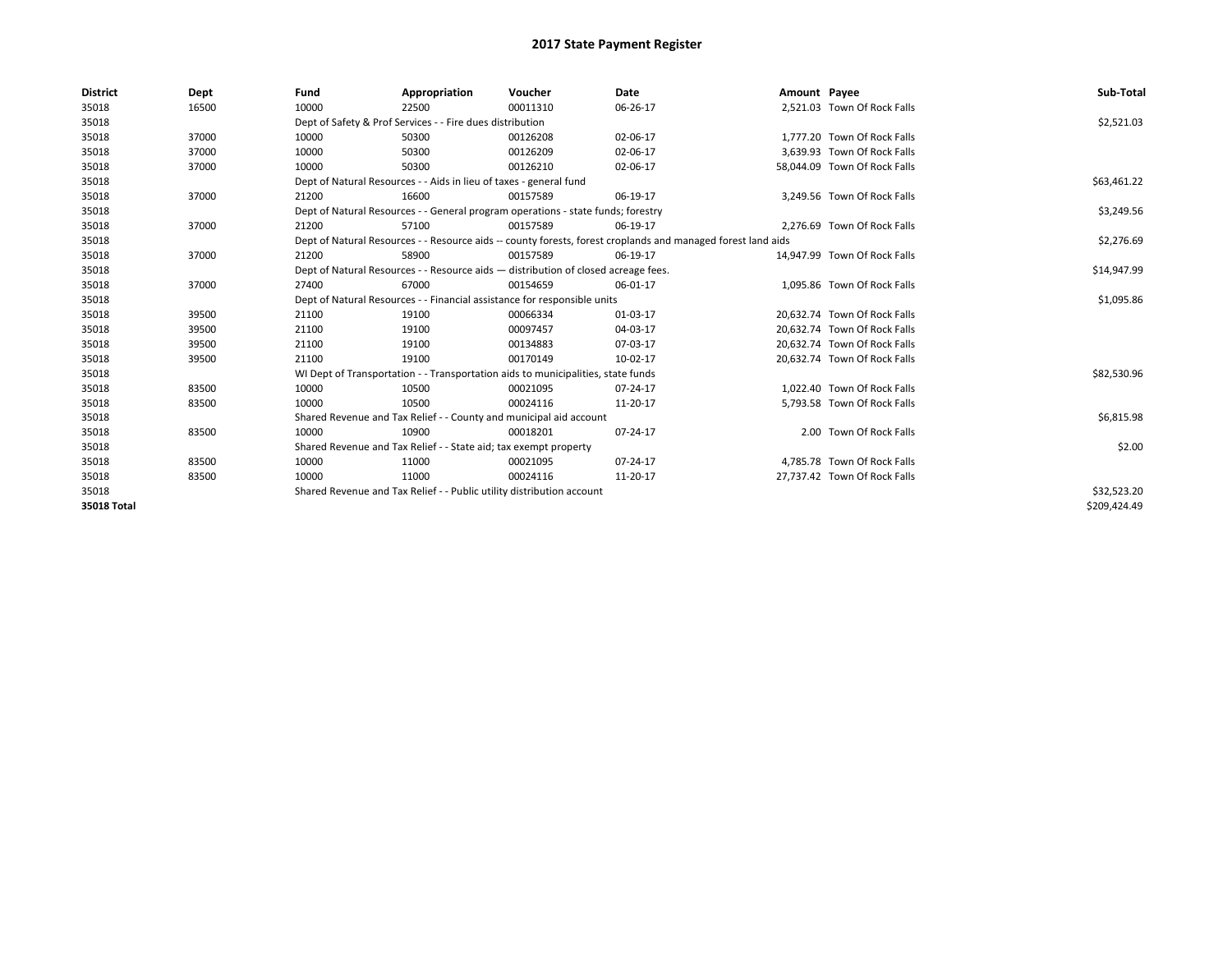| <b>District</b> | Dept  | Fund                                                                               | Appropriation                                                                                                | Voucher     | Date     | Amount Payee |                           | Sub-Total    |  |  |  |
|-----------------|-------|------------------------------------------------------------------------------------|--------------------------------------------------------------------------------------------------------------|-------------|----------|--------------|---------------------------|--------------|--|--|--|
| 35020           | 16500 | 10000                                                                              | 22500                                                                                                        | 00011311    | 06-26-17 |              | 1.575.32 Town Of Russell  |              |  |  |  |
| 35020           |       |                                                                                    | Dept of Safety & Prof Services - - Fire dues distribution                                                    |             |          |              |                           | \$1,575.32   |  |  |  |
| 35020           | 37000 | 10000                                                                              | 50300                                                                                                        | 00125794    | 02-06-17 |              | 12,783.27 Town Of Russell |              |  |  |  |
| 35020           | 37000 | 10000                                                                              | 50300                                                                                                        | 00142617    | 04-21-17 |              | 440.77 Town Of Russell    |              |  |  |  |
| 35020           |       |                                                                                    | Dept of Natural Resources - - Aids in lieu of taxes - general fund                                           |             |          |              |                           | \$13,224.04  |  |  |  |
| 35020           | 37000 | 21200                                                                              | 16600                                                                                                        | 00157590    | 06-19-17 |              | 2,061.43 Town Of Russell  |              |  |  |  |
| 35020           |       |                                                                                    | Dept of Natural Resources - - General program operations - state funds; forestry                             |             |          |              |                           | \$2,061.43   |  |  |  |
| 35020           | 37000 | 21200                                                                              | 57100                                                                                                        | 00157590    | 06-19-17 |              | 1.952.62 Town Of Russell  |              |  |  |  |
| 35020           |       |                                                                                    | Dept of Natural Resources - - Resource aids -- county forests, forest croplands and managed forest land aids |             |          |              |                           |              |  |  |  |
| 35020           | 37000 | 21200                                                                              | 57900                                                                                                        | 00142616    | 04-21-17 |              | 106.59 Town Of Russell    |              |  |  |  |
| 35020           |       | Dept of Natural Resources - - Aids in lieu of taxes - sum sufficient               |                                                                                                              | \$106.59    |          |              |                           |              |  |  |  |
| 35020           | 37000 | 21200                                                                              | 58900                                                                                                        | 00157590    | 06-19-17 |              | 9,482.60 Town Of Russell  |              |  |  |  |
| 35020           |       | Dept of Natural Resources - - Resource aids - distribution of closed acreage fees. |                                                                                                              | \$9,482.60  |          |              |                           |              |  |  |  |
| 35020           | 37000 | 27400                                                                              | 67000                                                                                                        | 00154803    | 06-01-17 |              | 1,282.07 Town Of Russell  |              |  |  |  |
| 35020           |       |                                                                                    | Dept of Natural Resources - - Financial assistance for responsible units                                     |             |          |              |                           | \$1,282.07   |  |  |  |
| 35020           | 39500 | 21100                                                                              | 19100                                                                                                        | 00066335    | 01-03-17 |              | 22.553.98 Town Of Russell |              |  |  |  |
| 35020           | 39500 | 21100                                                                              | 19100                                                                                                        | 00097458    | 04-03-17 |              | 22,553.98 Town Of Russell |              |  |  |  |
| 35020           | 39500 | 21100                                                                              | 19100                                                                                                        | 00134884    | 07-03-17 |              | 22,553.98 Town Of Russell |              |  |  |  |
| 35020           | 39500 | 21100                                                                              | 19100                                                                                                        | 00170150    | 10-02-17 |              | 22,554.00 Town Of Russell |              |  |  |  |
| 35020           |       |                                                                                    | WI Dept of Transportation - - Transportation aids to municipalities, state funds                             |             |          |              |                           | \$90,215.94  |  |  |  |
| 35020           | 83500 | 10000                                                                              | 10500                                                                                                        | 00021096    | 07-24-17 |              | 6.914.03 Town Of Russell  |              |  |  |  |
| 35020           | 83500 | 10000                                                                              | 10500                                                                                                        | 00024117    | 11-20-17 |              | 39,179.53 Town Of Russell |              |  |  |  |
| 35020           |       | Shared Revenue and Tax Relief - - County and municipal aid account                 |                                                                                                              | \$46,093.56 |          |              |                           |              |  |  |  |
| 35020           | 83500 | 10000                                                                              | 10900                                                                                                        | 00018202    | 07-24-17 |              | 7.00 Town Of Russell      |              |  |  |  |
| 35020           |       |                                                                                    | Shared Revenue and Tax Relief - - State aid; tax exempt property                                             |             |          |              |                           | \$7.00       |  |  |  |
| 35020 Total     |       |                                                                                    |                                                                                                              |             |          |              |                           | \$166,001.17 |  |  |  |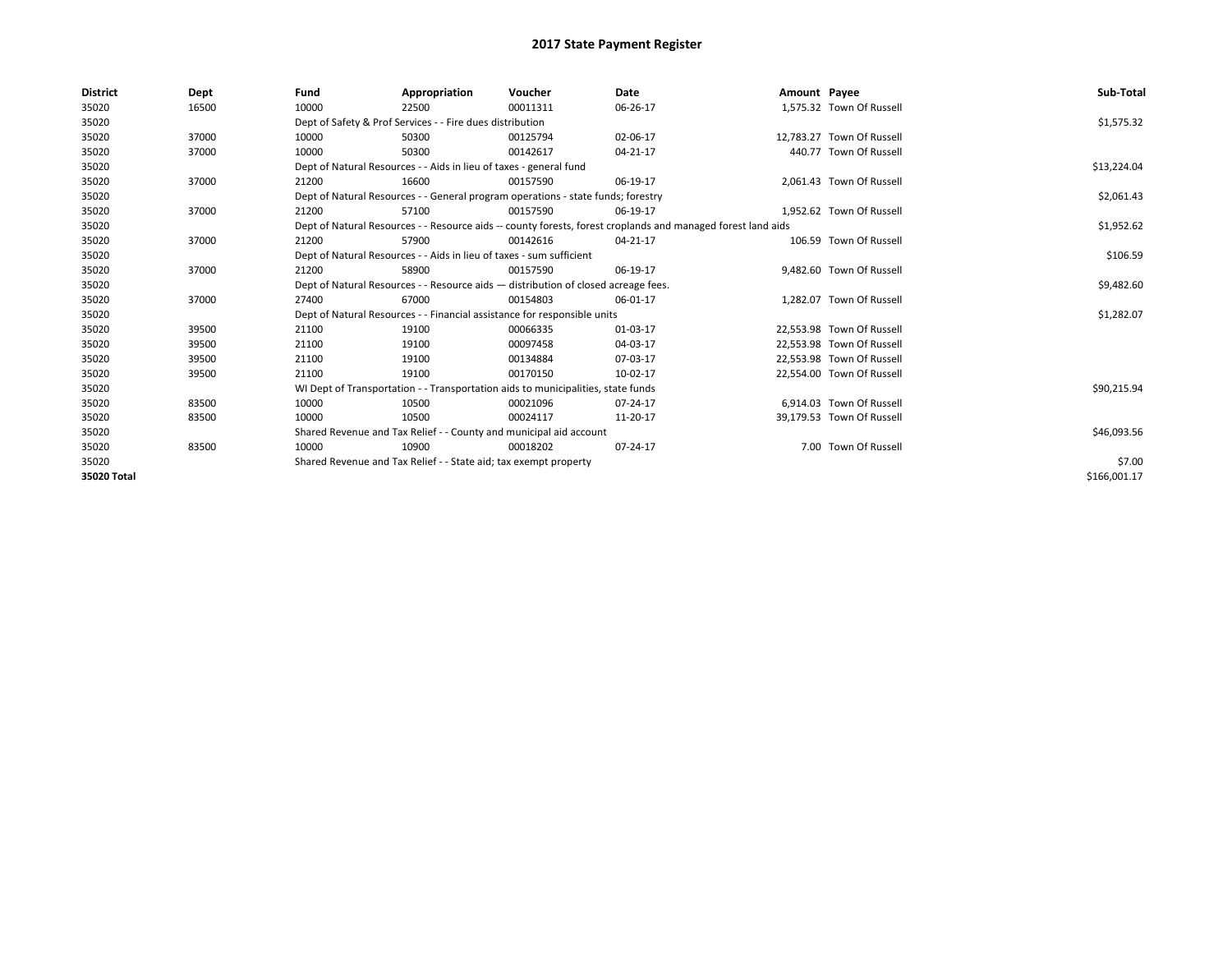| <b>District</b> | Dept  | Fund                                                                               | Appropriation                                                                                                | Voucher     | Date     | Amount Payee |                          | Sub-Total    |  |  |  |
|-----------------|-------|------------------------------------------------------------------------------------|--------------------------------------------------------------------------------------------------------------|-------------|----------|--------------|--------------------------|--------------|--|--|--|
| 35022           | 16500 | 10000                                                                              | 22500                                                                                                        | 00011312    | 06-26-17 |              | 2,298.03 Town Of Schley  |              |  |  |  |
| 35022           |       |                                                                                    | Dept of Safety & Prof Services - - Fire dues distribution                                                    |             |          |              |                          | \$2,298.03   |  |  |  |
| 35022           | 37000 | 10000                                                                              | 50300                                                                                                        | 00125992    | 02-06-17 |              | 27.58 Town Of Schley     |              |  |  |  |
| 35022           |       |                                                                                    | Dept of Natural Resources - - Aids in lieu of taxes - general fund                                           |             |          |              |                          |              |  |  |  |
| 35022           | 37000 | 21200                                                                              | 16600                                                                                                        | 00157591    | 06-19-17 |              | 2,502.40 Town Of Schley  |              |  |  |  |
| 35022           |       |                                                                                    | Dept of Natural Resources - - General program operations - state funds; forestry                             |             |          |              |                          | \$2,502.40   |  |  |  |
| 35022           | 37000 | 21200                                                                              | 57100                                                                                                        | 00157591    | 06-19-17 |              | 1,489.98 Town Of Schley  |              |  |  |  |
| 35022           |       |                                                                                    | Dept of Natural Resources - - Resource aids -- county forests, forest croplands and managed forest land aids |             |          |              |                          |              |  |  |  |
| 35022           | 37000 | 21200                                                                              | 57900                                                                                                        | 00143130    | 04-21-17 |              | 38.41 Town Of Schley     |              |  |  |  |
| 35022           |       |                                                                                    | Dept of Natural Resources - - Aids in lieu of taxes - sum sufficient                                         |             |          |              |                          | \$38.41      |  |  |  |
| 35022           | 37000 | 21200                                                                              | 58900                                                                                                        | 00157591    | 06-19-17 |              | 11,511.04 Town Of Schley |              |  |  |  |
| 35022           |       | Dept of Natural Resources - - Resource aids - distribution of closed acreage fees. |                                                                                                              | \$11,511.04 |          |              |                          |              |  |  |  |
| 35022           | 37000 | 27400                                                                              | 67000                                                                                                        | 00154324    | 06-01-17 |              | 2,310.58 Town Of Schley  |              |  |  |  |
| 35022           |       |                                                                                    | Dept of Natural Resources - - Financial assistance for responsible units                                     |             |          |              |                          | \$2,310.58   |  |  |  |
| 35022           | 39500 | 21100                                                                              | 19100                                                                                                        | 00066336    | 01-03-17 |              | 28,329.01 Town Of Schley |              |  |  |  |
| 35022           | 39500 | 21100                                                                              | 19100                                                                                                        | 00097459    | 04-03-17 |              | 28,329.01 Town Of Schley |              |  |  |  |
| 35022           | 39500 | 21100                                                                              | 19100                                                                                                        | 00134885    | 07-03-17 |              | 28,329.01 Town Of Schley |              |  |  |  |
| 35022           | 39500 | 21100                                                                              | 19100                                                                                                        | 00170151    | 10-02-17 |              | 28,329.02 Town Of Schley |              |  |  |  |
| 35022           |       |                                                                                    | WI Dept of Transportation - - Transportation aids to municipalities, state funds                             |             |          |              |                          | \$113,316.05 |  |  |  |
| 35022           | 83500 | 10000                                                                              | 10500                                                                                                        | 00021097    | 07-24-17 |              | 3,946.97 Town Of Schley  |              |  |  |  |
| 35022           | 83500 | 10000                                                                              | 10500                                                                                                        | 00024118    | 11-20-17 |              | 22,366.19 Town Of Schley |              |  |  |  |
| 35022           |       | Shared Revenue and Tax Relief - - County and municipal aid account                 |                                                                                                              | \$26,313.16 |          |              |                          |              |  |  |  |
| 35022           | 83500 | 10000                                                                              | 10900                                                                                                        | 00018203    | 07-24-17 |              | 15.00 Town Of Schley     |              |  |  |  |
| 35022           |       |                                                                                    | Shared Revenue and Tax Relief - - State aid; tax exempt property                                             |             |          |              |                          | \$15.00      |  |  |  |
| 35022 Total     |       |                                                                                    |                                                                                                              |             |          |              |                          | \$159,822.23 |  |  |  |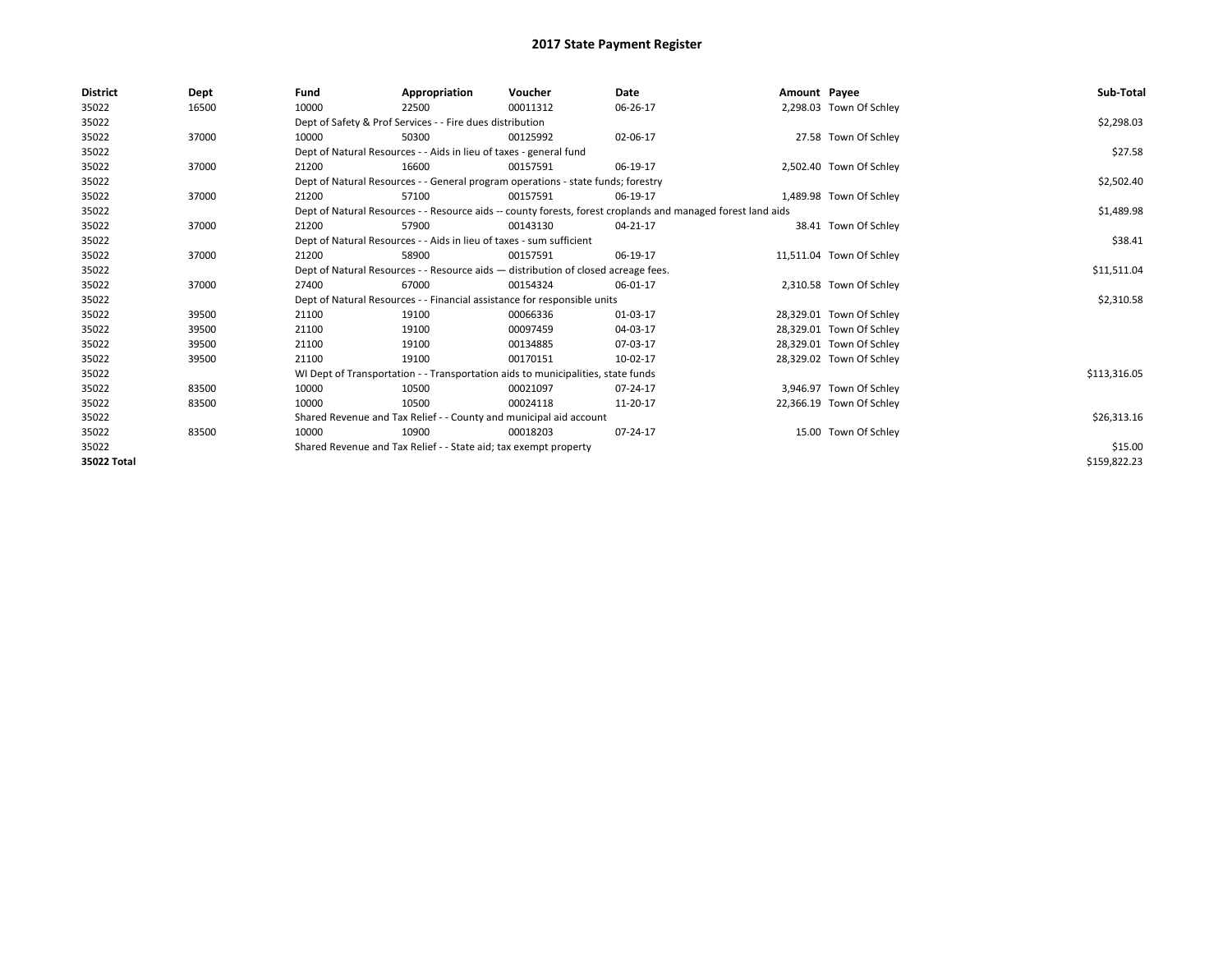| <b>District</b> | <b>Dept</b> | Fund  | Appropriation                                                                      | Voucher  | Date                                                                                                         | Amount Payee |                         | Sub-Total    |
|-----------------|-------------|-------|------------------------------------------------------------------------------------|----------|--------------------------------------------------------------------------------------------------------------|--------------|-------------------------|--------------|
| 35024           | 16500       | 10000 | 22500                                                                              | 00011313 | 06-26-17                                                                                                     |              | 4,078.71 Town Of Scott  |              |
| 35024           |             |       | Dept of Safety & Prof Services - - Fire dues distribution                          |          |                                                                                                              |              |                         | \$4,078.71   |
| 35024           | 37000       | 21200 | 16600                                                                              | 00157592 | 06-19-17                                                                                                     |              | 459.44 Town Of Scott    |              |
| 35024           |             |       | Dept of Natural Resources - - General program operations - state funds; forestry   |          |                                                                                                              |              |                         | \$459.44     |
| 35024           | 37000       | 21200 | 57100                                                                              | 00157592 | 06-19-17                                                                                                     |              | 266.08 Town Of Scott    |              |
| 35024           |             |       |                                                                                    |          | Dept of Natural Resources - - Resource aids -- county forests, forest croplands and managed forest land aids |              |                         | \$266.08     |
| 35024           | 37000       | 21200 | 58900                                                                              | 00157592 | 06-19-17                                                                                                     |              | 2,113.41 Town Of Scott  |              |
| 35024           |             |       | Dept of Natural Resources - - Resource aids - distribution of closed acreage fees. |          |                                                                                                              |              |                         | \$2,113.41   |
| 35024           | 37000       | 27400 | 67000                                                                              | 00154920 | 06-01-17                                                                                                     |              | 2,186.96 Town Of Scott  |              |
| 35024           |             |       | Dept of Natural Resources - - Financial assistance for responsible units           |          |                                                                                                              |              |                         | \$2,186.96   |
| 35024           | 39500       | 21100 | 19100                                                                              | 00066337 | 01-03-17                                                                                                     |              | 30.728.91 Town Of Scott |              |
| 35024           | 39500       | 21100 | 19100                                                                              | 00097460 | 04-03-17                                                                                                     |              | 30.728.91 Town Of Scott |              |
| 35024           | 39500       | 21100 | 19100                                                                              | 00134886 | 07-03-17                                                                                                     |              | 30.728.91 Town Of Scott |              |
| 35024           | 39500       | 21100 | 19100                                                                              | 00170152 | 10-02-17                                                                                                     |              | 30,728.91 Town Of Scott |              |
| 35024           |             |       | WI Dept of Transportation - - Transportation aids to municipalities, state funds   |          |                                                                                                              |              |                         | \$122,915.64 |
| 35024           | 39500       | 21100 | 27800                                                                              | 00120442 | 05-23-17                                                                                                     |              | 13,410.54 Town Of Scott |              |
| 35024           |             |       | WI Dept of Transportation - - Local roads improvement program, state funds         |          |                                                                                                              |              |                         | \$13,410.54  |
| 35024           | 83500       | 10000 | 10500                                                                              | 00021098 | 07-24-17                                                                                                     |              | 6,647.66 Town Of Scott  |              |
| 35024           | 83500       | 10000 | 10500                                                                              | 00024119 | 11-20-17                                                                                                     |              | 37,670.04 Town Of Scott |              |
| 35024           |             |       | Shared Revenue and Tax Relief - - County and municipal aid account                 |          |                                                                                                              |              |                         | \$44,317.70  |
| 35024           | 83500       | 10000 | 10900                                                                              | 00018204 | 07-24-17                                                                                                     |              | 732.00 Town Of Scott    |              |
| 35024           |             |       | Shared Revenue and Tax Relief - - State aid; tax exempt property                   |          |                                                                                                              |              |                         | \$732.00     |
| 35024 Total     |             |       |                                                                                    |          |                                                                                                              |              |                         | \$190,480.48 |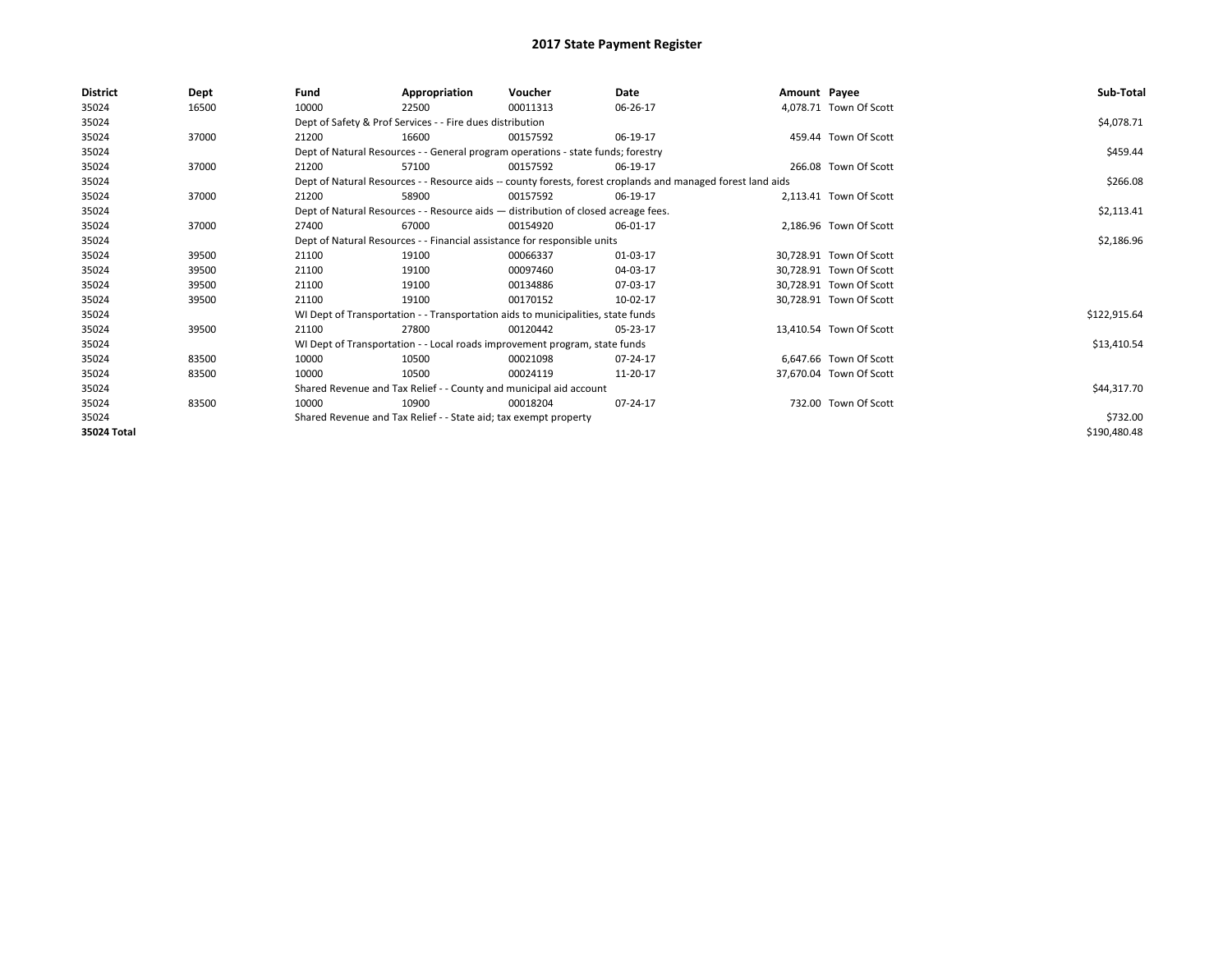| <b>District</b> | <b>Dept</b> | Fund  | Appropriation                                                                      | Voucher  | Date                                                                                                         | Amount Payee |                            | Sub-Total   |
|-----------------|-------------|-------|------------------------------------------------------------------------------------|----------|--------------------------------------------------------------------------------------------------------------|--------------|----------------------------|-------------|
| 35026           | 16500       | 10000 | 22500                                                                              | 00011314 | 06-26-17                                                                                                     |              | 1,536.42 Town Of Skanawan  |             |
| 35026           |             |       | Dept of Safety & Prof Services - - Fire dues distribution                          |          |                                                                                                              |              |                            | \$1,536.42  |
| 35026           | 37000       | 21200 | 16600                                                                              | 00157593 | 06-19-17                                                                                                     |              | 2,127.46 Town Of Skanawan  |             |
| 35026           |             |       | Dept of Natural Resources - - General program operations - state funds; forestry   |          |                                                                                                              |              |                            | \$2,127.46  |
| 35026           | 37000       | 21200 | 57100                                                                              | 00157593 | 06-19-17                                                                                                     |              | 2.526.43 Town Of Skanawan  |             |
| 35026           |             |       |                                                                                    |          | Dept of Natural Resources - - Resource aids -- county forests, forest croplands and managed forest land aids |              |                            | \$2,526.43  |
| 35026           | 37000       | 21200 | 58900                                                                              | 00157593 | 06-19-17                                                                                                     |              | 9,786.33 Town Of Skanawan  |             |
| 35026           |             |       | Dept of Natural Resources - - Resource aids - distribution of closed acreage fees. |          |                                                                                                              |              |                            | \$9,786.33  |
| 35026           | 37000       | 27400 | 67000                                                                              | 00154350 | 06-01-17                                                                                                     |              | 721.86 Town Of Skanawan    |             |
| 35026           |             |       | Dept of Natural Resources - - Financial assistance for responsible units           |          |                                                                                                              |              |                            | \$721.86    |
| 35026           | 39500       | 21100 | 19100                                                                              | 00066338 | 01-03-17                                                                                                     |              | 13.085.38 Town Of Skanawan |             |
| 35026           | 39500       | 21100 | 19100                                                                              | 00097461 | 04-03-17                                                                                                     |              | 13.085.38 Town Of Skanawan |             |
| 35026           | 39500       | 21100 | 19100                                                                              | 00134887 | 07-03-17                                                                                                     |              | 13.085.38 Town Of Skanawan |             |
| 35026           | 39500       | 21100 | 19100                                                                              | 00170153 | 10-02-17                                                                                                     |              | 13,085.40 Town Of Skanawan |             |
| 35026           |             |       | WI Dept of Transportation - - Transportation aids to municipalities, state funds   |          |                                                                                                              |              |                            | \$52,341.54 |
| 35026           | 39500       | 21100 | 27800                                                                              | 00101213 | 04-01-17                                                                                                     |              | 13,618.90 Town Of Skanawan |             |
| 35026           |             |       | WI Dept of Transportation - - Local roads improvement program, state funds         |          |                                                                                                              |              |                            | \$13,618.90 |
| 35026           | 83500       | 10000 | 10500                                                                              | 00021099 | 07-24-17                                                                                                     |              | 832.29 Town Of Skanawan    |             |
| 35026           | 83500       | 10000 | 10500                                                                              | 00024120 | 11-20-17                                                                                                     |              | 4,716.30 Town Of Skanawan  |             |
| 35026           |             |       | Shared Revenue and Tax Relief - - County and municipal aid account                 |          |                                                                                                              |              |                            | \$5,548.59  |
| 35026           | 83500       | 10000 | 10900                                                                              | 00018205 | 07-24-17                                                                                                     |              | 2.00 Town Of Skanawan      |             |
| 35026           |             |       | Shared Revenue and Tax Relief - - State aid; tax exempt property                   |          |                                                                                                              |              |                            | \$2.00      |
| 35026 Total     |             |       |                                                                                    |          |                                                                                                              |              |                            | \$88,209.53 |
|                 |             |       |                                                                                    |          |                                                                                                              |              |                            |             |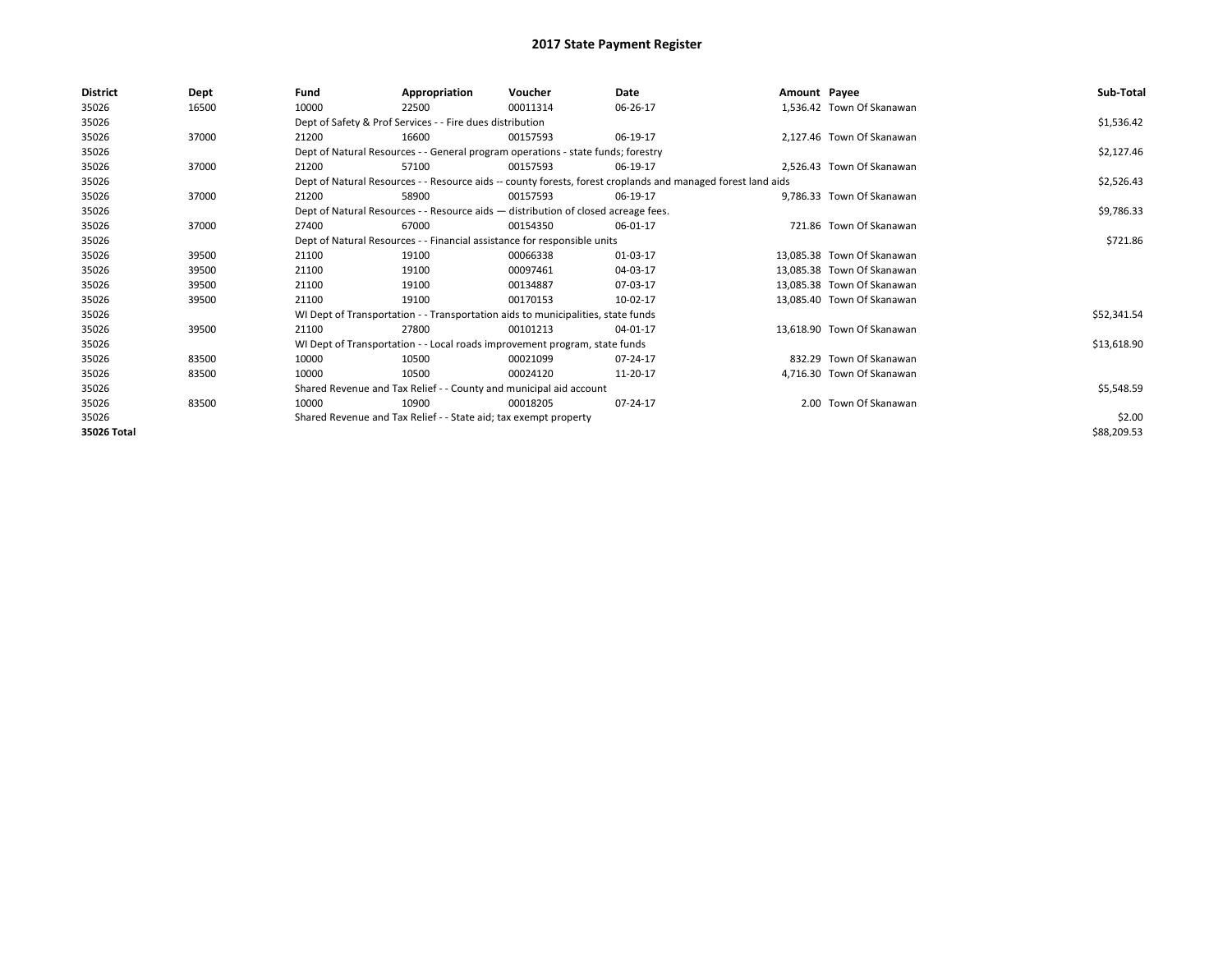| <b>District</b> | Dept  | Fund  | Appropriation                                                                      | Voucher  | Date                                                                                                         | Amount Payee |                        | Sub-Total   |  |  |
|-----------------|-------|-------|------------------------------------------------------------------------------------|----------|--------------------------------------------------------------------------------------------------------------|--------------|------------------------|-------------|--|--|
| 35028           | 16500 | 10000 | 22500                                                                              | 00011315 | 06-26-17                                                                                                     |              | 498.54 Town Of Somo    |             |  |  |
| 35028           |       |       | Dept of Safety & Prof Services - - Fire dues distribution                          |          |                                                                                                              |              |                        | \$498.54    |  |  |
| 35028           | 37000 | 21200 | 16600                                                                              | 00157594 | 06-19-17                                                                                                     |              | 814.40 Town Of Somo    |             |  |  |
| 35028           |       |       | Dept of Natural Resources - - General program operations - state funds; forestry   |          |                                                                                                              |              |                        | \$814.40    |  |  |
| 35028           | 37000 | 21200 | 57100                                                                              | 00157594 | 06-19-17                                                                                                     |              | 4.457.38 Town Of Somo  |             |  |  |
| 35028           |       |       |                                                                                    |          | Dept of Natural Resources - - Resource aids -- county forests, forest croplands and managed forest land aids |              |                        | \$4,457.38  |  |  |
| 35028           | 37000 | 21200 | 58900                                                                              | 00157594 | 06-19-17                                                                                                     |              | 3,746.26 Town Of Somo  |             |  |  |
| 35028           |       |       | Dept of Natural Resources - - Resource aids - distribution of closed acreage fees. |          |                                                                                                              |              |                        |             |  |  |
| 35028           | 39500 | 21100 | 17400                                                                              | 00071396 | 01-09-17                                                                                                     |              | 3,345.20 Town Of Somo  |             |  |  |
| 35028           |       |       | WI Dept of Transportation - - Disaster damage aids, state funds                    |          |                                                                                                              |              |                        | \$3,345.20  |  |  |
| 35028           | 39500 | 21100 | 19100                                                                              | 00066339 | 01-03-17                                                                                                     |              | 11,488.93 Town Of Somo |             |  |  |
| 35028           | 39500 | 21100 | 19100                                                                              | 00097462 | 04-03-17                                                                                                     |              | 11,488.93 Town Of Somo |             |  |  |
| 35028           | 39500 | 21100 | 19100                                                                              | 00134888 | 07-03-17                                                                                                     |              | 11,488.93 Town Of Somo |             |  |  |
| 35028           | 39500 | 21100 | 19100                                                                              | 00170154 | 10-02-17                                                                                                     |              | 11,488.95 Town Of Somo |             |  |  |
| 35028           |       |       | WI Dept of Transportation - - Transportation aids to municipalities, state funds   |          |                                                                                                              |              |                        | \$45,955.74 |  |  |
| 35028           | 83500 | 10000 | 10500                                                                              | 00021100 | 07-24-17                                                                                                     |              | 2.112.17 Town Of Somo  |             |  |  |
| 35028           | 83500 | 10000 | 10500                                                                              | 00024121 | 11-20-17                                                                                                     |              | 11,968.99 Town Of Somo |             |  |  |
| 35028           |       |       | Shared Revenue and Tax Relief - - County and municipal aid account                 |          |                                                                                                              |              |                        | \$14,081.16 |  |  |
| 35028 Total     |       |       |                                                                                    |          |                                                                                                              |              |                        | \$72,898.68 |  |  |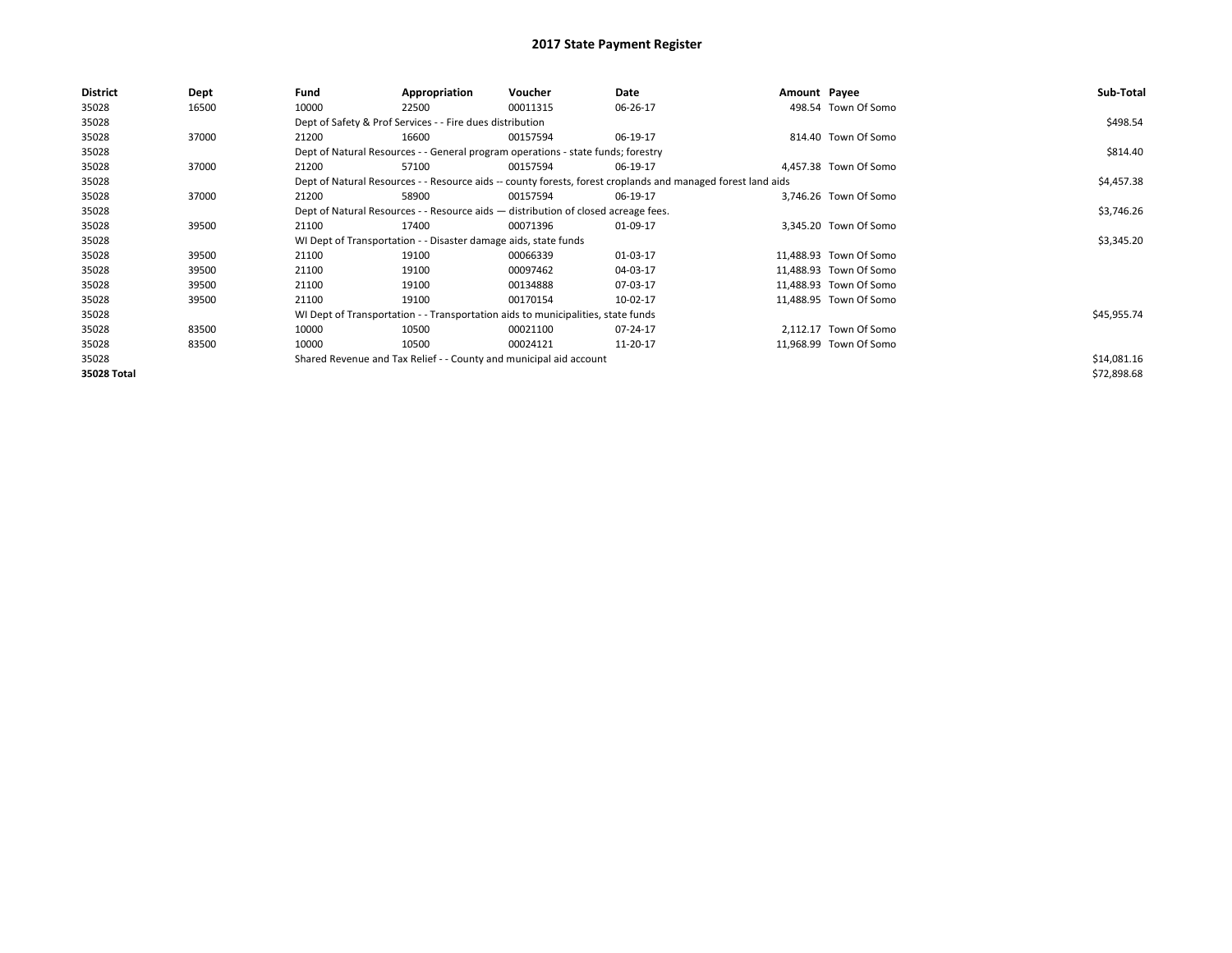| <b>District</b> | <b>Dept</b> | Fund  | Appropriation                                                                      | Voucher  | Date                                                                                                         | Amount Payee |                            | Sub-Total    |
|-----------------|-------------|-------|------------------------------------------------------------------------------------|----------|--------------------------------------------------------------------------------------------------------------|--------------|----------------------------|--------------|
| 35030           | 16500       | 10000 | 22500                                                                              | 00011316 | 06-26-17                                                                                                     |              | 1,624.26 Town Of Tomahawk  |              |
| 35030           |             |       | Dept of Safety & Prof Services - - Fire dues distribution                          |          |                                                                                                              |              |                            | \$1,624.26   |
| 35030           | 37000       | 10000 | 50300                                                                              | 00126358 | 02-06-17                                                                                                     |              | 10,574.60 Town Of Tomahawk |              |
| 35030           |             |       | Dept of Natural Resources - - Aids in lieu of taxes - general fund                 |          |                                                                                                              |              |                            | \$10,574.60  |
| 35030           | 37000       | 21200 | 16600                                                                              | 00157595 | 06-19-17                                                                                                     |              | 1,482.57 Town Of Tomahawk  |              |
| 35030           |             |       | Dept of Natural Resources - - General program operations - state funds; forestry   |          |                                                                                                              |              |                            | \$1,482.57   |
| 35030           | 37000       | 21200 | 57100                                                                              | 00157595 | 06-19-17                                                                                                     |              | 7,714.94 Town Of Tomahawk  |              |
| 35030           |             |       |                                                                                    |          | Dept of Natural Resources - - Resource aids -- county forests, forest croplands and managed forest land aids |              |                            | \$7,714.94   |
| 35030           | 37000       | 21200 | 58900                                                                              | 00157595 | 06-19-17                                                                                                     |              | 6.819.82 Town Of Tomahawk  |              |
| 35030           |             |       | Dept of Natural Resources - - Resource aids - distribution of closed acreage fees. |          |                                                                                                              |              |                            | \$6,819.82   |
| 35030           | 37000       | 27400 | 67000                                                                              | 00154403 | 06-01-17                                                                                                     |              | 2.156.84 Town Of Tomahawk  |              |
| 35030           |             |       | Dept of Natural Resources - - Financial assistance for responsible units           |          |                                                                                                              |              |                            | \$2,156.84   |
| 35030           | 39500       | 21100 | 19100                                                                              | 00066340 | 01-03-17                                                                                                     |              | 19.504.21 Town Of Tomahawk |              |
| 35030           | 39500       | 21100 | 19100                                                                              | 00097463 | 04-03-17                                                                                                     |              | 19.504.21 Town Of Tomahawk |              |
| 35030           | 39500       | 21100 | 19100                                                                              | 00134889 | 07-03-17                                                                                                     |              | 19.504.21 Town Of Tomahawk |              |
| 35030           | 39500       | 21100 | 19100                                                                              | 00170155 | 10-02-17                                                                                                     |              | 19.504.23 Town Of Tomahawk |              |
| 35030           |             |       | WI Dept of Transportation - - Transportation aids to municipalities, state funds   |          |                                                                                                              |              |                            | \$78,016.86  |
| 35030           | 83500       | 10000 | 10500                                                                              | 00021101 | 07-24-17                                                                                                     |              | 1.158.99 Town Of Tomahawk  |              |
| 35030           | 83500       | 10000 | 10500                                                                              | 00024122 | 11-20-17                                                                                                     |              | 6.567.63 Town Of Tomahawk  |              |
| 35030           |             |       | Shared Revenue and Tax Relief - - County and municipal aid account                 |          |                                                                                                              |              |                            | \$7,726.62   |
| 35030           | 83500       | 10000 | 10900                                                                              | 00018206 | 07-24-17                                                                                                     |              | 11.00 Town Of Tomahawk     |              |
| 35030           |             |       | Shared Revenue and Tax Relief - - State aid; tax exempt property                   |          |                                                                                                              |              |                            | \$11.00      |
| 35030 Total     |             |       |                                                                                    |          |                                                                                                              |              |                            | \$116,127.51 |
|                 |             |       |                                                                                    |          |                                                                                                              |              |                            |              |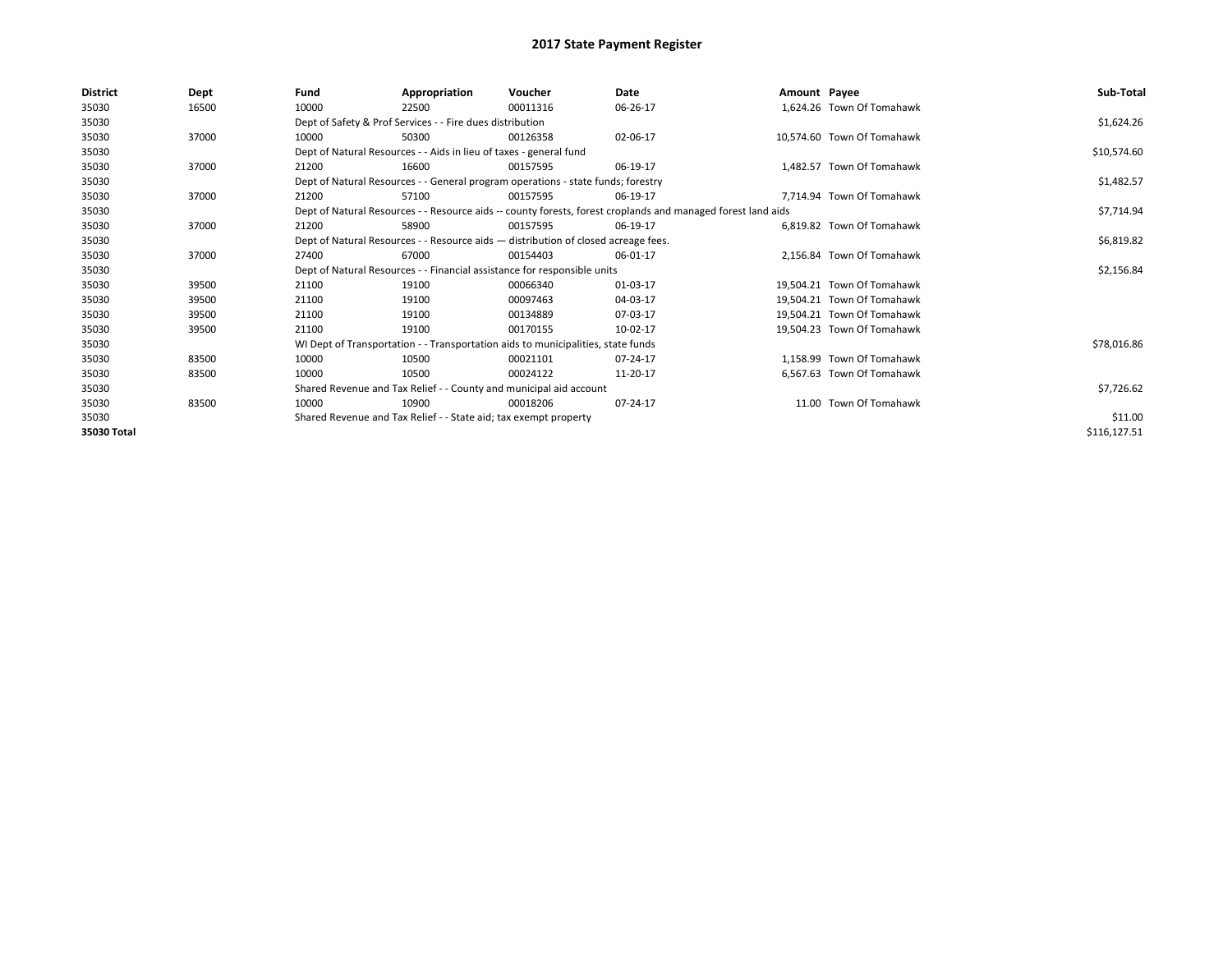| District<br>Fund<br>Appropriation<br>Voucher<br>Amount Payee<br>Dept<br>Date                                          |             |
|-----------------------------------------------------------------------------------------------------------------------|-------------|
| 2,050.91 Town Of Wilson<br>35032<br>16500<br>10000<br>00011317<br>06-26-17<br>22500                                   |             |
| Dept of Safety & Prof Services - - Fire dues distribution<br>35032                                                    | \$2,050.91  |
| 914.72 Town Of Wilson<br>35032<br>37000<br>21200<br>16600<br>06-19-17<br>00157596                                     |             |
| 35032<br>Dept of Natural Resources - - General program operations - state funds; forestry                             | \$914.72    |
| 35032<br>37000<br>21200<br>57100<br>06-19-17<br>4,083.45 Town Of Wilson<br>00157596                                   |             |
| Dept of Natural Resources - - Resource aids -- county forests, forest croplands and managed forest land aids<br>35032 | \$4,083.45  |
| 35032<br>4,207.70 Town Of Wilson<br>37000<br>21200<br>58900<br>06-19-17<br>00157596                                   |             |
| 35032<br>Dept of Natural Resources - - Resource aids - distribution of closed acreage fees.                           | \$4,207.70  |
| 35032<br>37000<br>3,191.63 Town Of Wilson<br>27400<br>67000<br>00154229<br>06-01-17                                   |             |
| 35032<br>Dept of Natural Resources - - Financial assistance for responsible units                                     | \$3,191.63  |
| 35032<br>39500<br>21100<br>01-03-17<br>14,651.66 Town Of Wilson<br>19100<br>00066341                                  |             |
| 35032<br>21100<br>14,651.66 Town Of Wilson<br>39500<br>19100<br>00097464<br>04-03-17                                  |             |
| 35032<br>21100<br>07-03-17<br>14,651.66 Town Of Wilson<br>39500<br>19100<br>00134890                                  |             |
| 35032<br>21100<br>39500<br>19100<br>00170156<br>10-02-17<br>14,651.67 Town Of Wilson                                  |             |
| 35032<br>WI Dept of Transportation - - Transportation aids to municipalities, state funds                             | \$58,606.65 |
| 35032<br>614.72 Town Of Wilson<br>83500<br>10000<br>10500<br>00021102<br>07-24-17                                     |             |
| 35032<br>10000<br>3,483.42 Town Of Wilson<br>83500<br>10500<br>00024123<br>11-20-17                                   |             |
| 35032<br>Shared Revenue and Tax Relief - - County and municipal aid account                                           | \$4,098.14  |
| 1.00 Town Of Wilson<br>35032<br>83500<br>10000<br>10900<br>07-24-17<br>00018207                                       |             |
| 35032<br>Shared Revenue and Tax Relief - - State aid; tax exempt property                                             | \$1.00      |
| 35032 Total                                                                                                           | \$77,154.20 |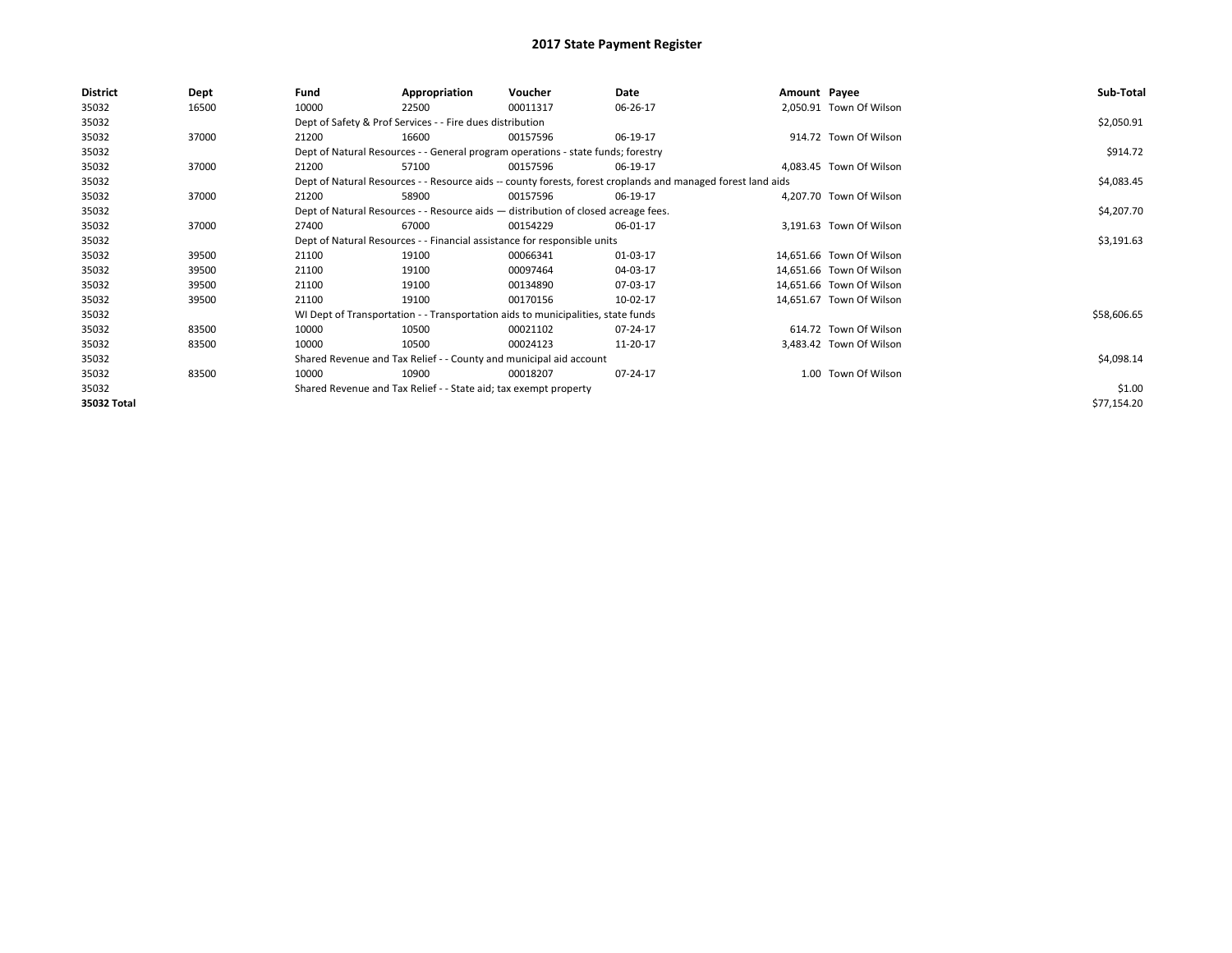| <b>District</b> | Dept  | Fund  | Appropriation                                                                              | Voucher  | Date           | Amount Payee |                              | Sub-Total      |
|-----------------|-------|-------|--------------------------------------------------------------------------------------------|----------|----------------|--------------|------------------------------|----------------|
| 35251           | 16500 | 10000 | 22500                                                                                      | 00011318 | 06-26-17       |              | 16,060.88 City Of Merrill    |                |
| 35251           |       |       | Dept of Safety & Prof Services - - Fire dues distribution                                  |          |                |              |                              | \$16,060.88    |
| 35251           | 37000 | 10000 | 50300                                                                                      | 00126077 | 02-06-17       |              | 11,239.69 City Of Merrill    |                |
| 35251           | 37000 | 10000 | 50300                                                                                      | 00143321 | $04 - 21 - 17$ |              | 185.54 City Of Merrill       |                |
| 35251           |       |       | Dept of Natural Resources - - Aids in lieu of taxes - general fund                         |          |                |              |                              | \$11,425.23    |
| 35251           | 37000 | 21200 | 54500                                                                                      | 00139020 | 04-12-17       |              | 8,828.43 City Of Merrill     |                |
| 35251           |       |       | Dept of Natural Resources - - Resource aids -- fire suppression grants                     |          |                |              |                              | \$8,828.43     |
| 35251           | 37000 | 21200 | 58300                                                                                      | 00139020 | $04-12-17$     |              | 1,171.57 City Of Merrill     |                |
| 35251           |       |       | Dept of Natural Resources - - Recreation and resource aids, federal funds                  |          |                |              |                              | \$1,171.57     |
| 35251           | 37000 | 27400 | 67000                                                                                      | 00154929 | 06-01-17       |              | 32,537.43 City Of Merrill    |                |
| 35251           |       |       | Dept of Natural Resources - - Financial assistance for responsible units                   |          |                |              |                              | \$32,537.43    |
| 35251           | 37000 | 36300 | TA100                                                                                      | 00141543 | 04-17-17       |              | 41,671.00 City Of Merrill    |                |
| 35251           |       |       | Dept of Natural Resources - - LAND ACQUISITION                                             |          |                |              |                              | \$41,671.00    |
| 35251           | 39500 | 21100 | 16200                                                                                      | 00067367 | 01-03-17       |              | 23,964.58 City Of Merrill    |                |
| 35251           | 39500 | 21100 | 16200                                                                                      | 00098490 | 04-03-17       |              | 23,964.58 City Of Merrill    |                |
| 35251           | 39500 | 21100 | 16200                                                                                      | 00135916 | 07-03-17       |              | 23,964.58 City Of Merrill    |                |
| 35251           | 39500 | 21100 | 16200                                                                                      | 00171182 | 10-02-17       |              | 23,964.60 City Of Merrill    |                |
| 35251           |       |       | WI Dept of Transportation - - Connecting highways aids, state funds                        |          |                |              |                              | \$95,858.34    |
| 35251           | 39500 | 21100 | 17700                                                                                      | 00125407 | 06-13-17       |              | 21,954.00 City Of Merrill    |                |
| 35251           | 39500 | 21100 | 17700                                                                                      | 00154665 | 08-17-17       |              | 59,566.00 City Of Merrill    |                |
| 35251           | 39500 | 21100 | 17700                                                                                      | 00192300 | 11-17-17       |              | 8,264.00 City Of Merrill     |                |
| 35251           | 39500 | 21100 | 17700                                                                                      | 00192301 | 11-17-17       |              | 8,725.00 City Of Merrill     |                |
| 35251           | 39500 | 21100 | 17700                                                                                      | 00192302 | 11-17-17       |              | 6,864.00 City Of Merrill     |                |
| 35251           |       |       | WI Dept of Transportation - - Tier C transit operating aids, state funds                   |          |                |              |                              | \$105,373.00   |
| 35251           | 39500 | 21100 | 18200                                                                                      | 00090952 | 03-06-17       |              | 63,691.00 City Of Merrill    |                |
| 35251           | 39500 | 21100 | 18200                                                                                      | 00093243 | 03-13-17       |              | 109,603.03 City Of Merrill   |                |
| 35251           | 39500 | 21100 | 18200                                                                                      | 00115122 | 05-11-17       |              | 53,352.33 City Of Merrill    |                |
| 35251           | 39500 | 21100 | 18200                                                                                      | 00141430 | 07-17-17       |              | 8,626.50 City Of Merrill     |                |
| 35251           | 39500 | 21100 | 18200                                                                                      | 00172500 | 10-03-17       |              | 12,518.62 City Of Merrill    |                |
| 35251           | 39500 | 21100 | 18200                                                                                      | 00174667 | 10-12-17       |              | 56,608.36 City Of Merrill    |                |
| 35251           | 39500 | 21100 | 18200                                                                                      | 00174679 | 10-12-17       |              | 55,306.66 City Of Merrill    |                |
| 35251           | 39500 | 21100 | 18200                                                                                      | 00195300 | 11-27-17       |              | 66,956.78 City Of Merrill    |                |
| 35251           |       |       | WI Dept of Transportation - - Transit and other transportation-related aids, federal funds |          |                |              |                              | \$426,663.28   |
| 35251           | 39500 | 21100 | 18500                                                                                      | 00188933 | 11-08-17       |              | 3,176.63 City Of Merrill     |                |
| 35251           |       |       | WI Dept of Transportation - - Highway safety, local assistance, federal funds              |          |                |              |                              | \$3,176.63     |
| 35251           | 39500 | 21100 | 19100                                                                                      | 00066342 | 01-03-17       |              | 132,647.38 City Of Merrill   |                |
| 35251           | 39500 | 21100 | 19100                                                                                      | 00097465 | 04-03-17       |              | 132,647.38 City Of Merrill   |                |
| 35251           | 39500 | 21100 | 19100                                                                                      | 00134891 | 07-03-17       |              | 132,647.38 City Of Merrill   |                |
| 35251           | 39500 | 21100 | 19100                                                                                      | 00170157 | 10-02-17       |              | 132,647.38 City Of Merrill   |                |
| 35251           |       |       | WI Dept of Transportation - - Transportation aids to municipalities, state funds           |          |                |              |                              | \$530,589.52   |
| 35251           | 39500 | 21100 | 27800                                                                                      | 00086042 | 02-15-17       |              | 37,509.76 City Of Merrill    |                |
| 35251           |       |       | WI Dept of Transportation - - Local roads improvement program, state funds                 |          |                |              |                              | \$37,509.76    |
| 35251           | 43500 | 10000 | 11900                                                                                      | 00152475 | 09-01-17       |              | 6,313.52 City Of Merrill     |                |
| 35251           |       |       | Department of Health Services - - Emergency medical services; aids                         |          |                |              |                              | \$6,313.52     |
| 35251           | 45500 | 10000 | 23100                                                                                      | 00033839 | 08-31-17       |              | 3,200.00 City Of Merrill     |                |
| 35251           |       |       | Department of Justice - - Law enforcement training fund, local assistance                  |          |                |              |                              | \$3,200.00     |
| 35251           | 83500 | 10000 | 10100                                                                                      | 00021103 | 07-24-17       |              | 262,733.43 City Of Merrill   |                |
| 35251           | 83500 | 10000 | 10100                                                                                      | 00024124 | 11-20-17       |              | 0.01 City Of Merrill         |                |
| 35251           |       |       | Shared Revenue and Tax Relief - - Expenditure restraint program account                    |          |                |              |                              | \$262,733.44   |
| 35251           | 83500 | 10000 | 10500                                                                                      | 00021103 | 07-24-17       |              | 456,777.64 City Of Merrill   |                |
| 35251           | 83500 | 10000 | 10500                                                                                      | 00024124 | 11-20-17       |              | 2,588,406.60 City Of Merrill |                |
| 35251           |       |       | Shared Revenue and Tax Relief - - County and municipal aid account                         |          |                |              |                              | \$3,045,184.24 |
|                 |       |       |                                                                                            |          |                |              |                              |                |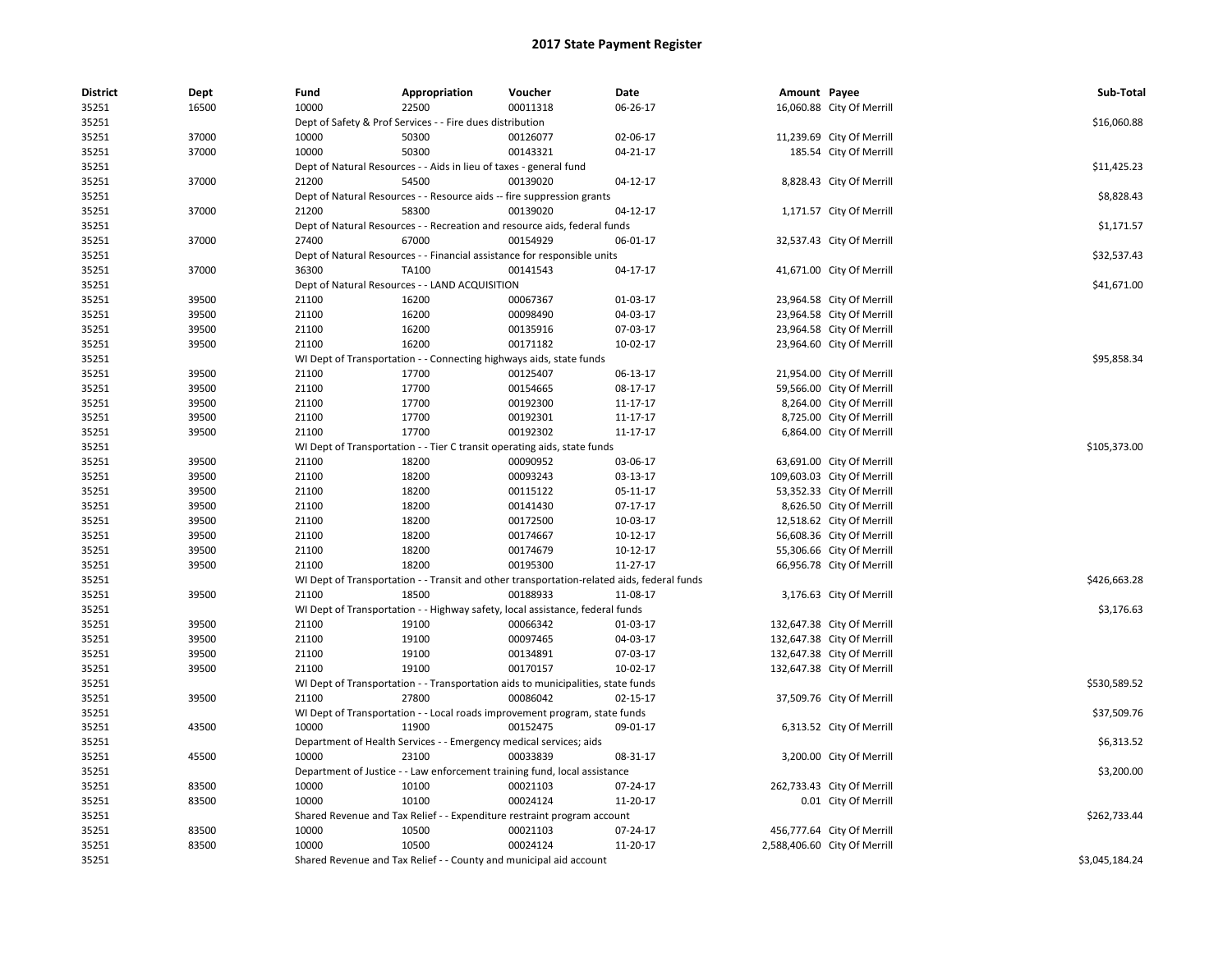| District    | Dept  | Fund  | Appropriation                                                         | Voucher                                                                          | Date     | Amount Payee |                            | Sub-Total      |
|-------------|-------|-------|-----------------------------------------------------------------------|----------------------------------------------------------------------------------|----------|--------------|----------------------------|----------------|
| 35251       | 83500 | 10000 | 10900                                                                 | 00018208                                                                         | 07-24-17 |              | 49,152.00 City Of Merrill  |                |
| 35251       | 83500 | 10000 | 10900                                                                 | 00019833                                                                         | 07-24-17 |              | 37,387.00 City Of Merrill  |                |
| 35251       |       |       | Shared Revenue and Tax Relief - - State aid; tax exempt property      |                                                                                  |          |              |                            | \$86,539.00    |
| 35251       | 83500 | 10000 | 11000                                                                 | 00021103                                                                         | 07-24-17 |              | 3,394.50 City Of Merrill   |                |
| 35251       | 83500 | 10000 | 11000                                                                 | 00024124                                                                         | 11-20-17 |              | 31,021.43 City Of Merrill  |                |
| 35251       |       |       | Shared Revenue and Tax Relief - - Public utility distribution account |                                                                                  |          |              |                            | \$34,415.93    |
| 35251       | 83500 | 10000 | 30200                                                                 | 00020111                                                                         | 07-24-17 |              | 217,242.30 City Of Merrill |                |
| 35251       | 83500 | 10000 | 30200                                                                 | 00022156                                                                         | 07-24-17 |              | 620,386.48 City Of Merrill |                |
| 35251       |       |       |                                                                       | Shared Revenue and Tax Relief - - School levy tax credit and first dollar credit |          |              |                            | \$837,628.78   |
| 35251       | 83500 | 10000 | 50100                                                                 | 00015306                                                                         | 01-31-17 |              | 8,698.37 City Of Merrill   |                |
| 35251       |       |       | Shared Revenue and Tax Relief - - Payments for municipal services     |                                                                                  |          |              |                            | \$8,698.37     |
| 35251       | 83500 | 52100 | 36300                                                                 | 00015885                                                                         | 03-27-17 |              | 4,190.79 City Of Merrill   |                |
| 35251       | 83500 | 52100 | 36300                                                                 | 00016161                                                                         | 03-27-17 |              | 272,490.06 City Of Merrill |                |
| 35251       |       |       | Shared Revenue and Tax Relief - - Lottery and gaming credit           |                                                                                  |          |              |                            | \$276,680.85   |
| 35251 Total |       |       |                                                                       |                                                                                  |          |              |                            | \$5,872,259.20 |